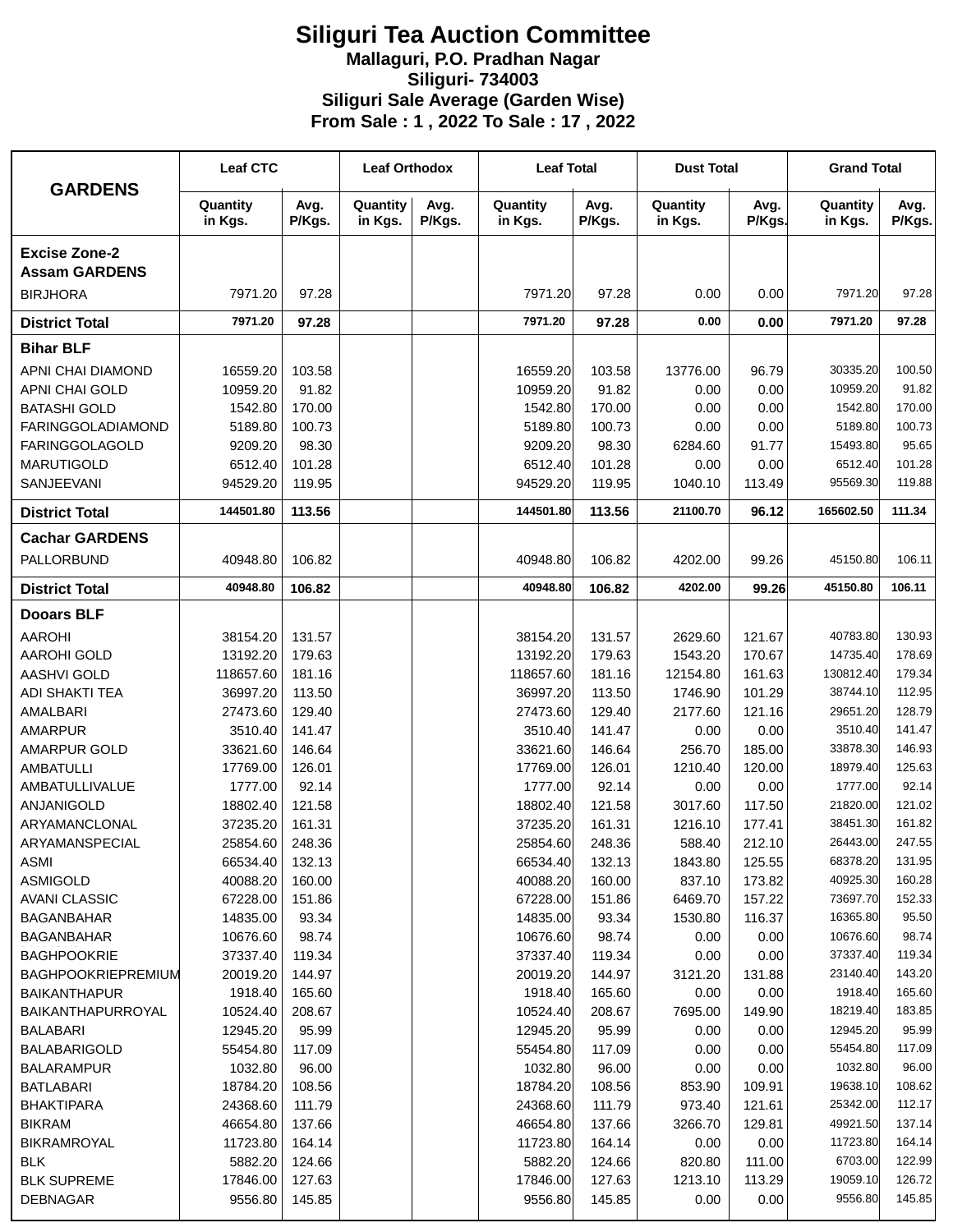|                           | <b>Leaf CTC</b>     |                | <b>Leaf Orthodox</b> |                | <b>Leaf Total</b>   |                | <b>Dust Total</b>   |                | <b>Grand Total</b>  |                |
|---------------------------|---------------------|----------------|----------------------|----------------|---------------------|----------------|---------------------|----------------|---------------------|----------------|
| <b>GARDENS</b>            | Quantity<br>in Kgs. | Avg.<br>P/Kgs. | Quantity<br>in Kgs.  | Avg.<br>P/Kgs. | Quantity<br>in Kgs. | Avg.<br>P/Kgs. | Quantity<br>in Kgs. | Avg.<br>P/Kgs. | Quantity<br>in Kgs. | Avg.<br>P/Kgs. |
| <b>Excise Zone-2</b>      |                     |                |                      |                |                     |                |                     |                |                     |                |
| <b>DEVSHREE</b>           | 1629.60             | 104.05         |                      |                | 1629.60             | 104.05         | 820.80              | 100.00         | 2450.40             | 102.70         |
| DEVSHREE ROYAL            | 11612.20            | 107.09         |                      |                | 11612.20            | 107.09         | 826.40              | 100.00         | 12438.60            | 106.62         |
| <b>DHANTALA TEA</b>       | 93874.20            | 133.48         |                      |                | 93874.20            | 133.48         | 4190.50             | 115.93         | 98064.70            | 132.73         |
| <b>DHARLA PREMIUM</b>     | 1115.60             | 136.69         |                      |                | 1115.60             | 136.69         | 694.40              | 135.00         | 1810.00             | 136.04         |
| <b>GAGANBARI</b>          | 20760.20            | 120.97         |                      |                | 20760.20            | 120.97         | 754.40              | 121.00         | 21514.60            | 120.97         |
| GAGANBARIVALUE            | 4142.80             | 114.06         |                      |                | 4142.80             | 114.06         | 0.00                | 0.00           | 4142.80             | 114.06         |
| GARAMVALLEY               | 27679.60            | 102.07         |                      |                | 27679.60            | 102.07         | 0.00                | 0.00           | 27679.60            | 102.07         |
| GARAMVALLEYGOLD           | 10718.80            | 111.85         |                      |                | 10718.80            | 111.85         | 696.40              | 126.00         | 11415.20            | 112.71         |
| <b>GEETATEADIAMOND</b>    | 10987.60            | 151.30         |                      |                | 10987.60            | 151.30         | 0.00                | 0.00           | 10987.60            | 151.30         |
| <b>GEETATEAGOLD</b>       | 38934.80            | 145.98         |                      |                | 38934.80            | 145.98         | 2058.90             | 131.23         | 40993.70            | 145.24         |
| <b>GREENTOUCHROYAL</b>    | 5264.00             | 109.19         |                      |                | 5264.00             | 109.19         | 0.00                | 0.00           | 5264.00             | 109.19         |
| <b>HARSINGPUR</b>         | 26059.00            | 118.76         |                      |                | 26059.00            | 118.76         | 1656.50             | 114.53         | 27715.50            | 118.50         |
| <b>INDIRAGOLD</b>         | 21027.80            | 131.45         |                      |                | 21027.80            | 131.45         | 5951.30             | 122.69         | 26979.10            | 129.51         |
| <b>INDIRATEA</b>          | 15630.80            | 113.28         |                      |                | 15630.80            | 113.28         | 8029.00             | 117.59         | 23659.80            | 114.75         |
| JAI JALPESHBARI           | 11328.40            | 129.39         |                      |                | 11328.40            | 129.39         | 800.40              | 114.00         | 12128.80            | 128.38         |
| <b>JAIJALPESHBARISHG</b>  | 12741.40            | 117.57         |                      |                | 12741.40            | 117.57         | 3704.80             | 120.14         | 16446.20            | 118.15         |
| <b>JALPARA</b>            | 16134.60            | 130.94         |                      |                | 16134.60            | 130.94         | 1268.80             | 131.95         | 17403.40            | 131.01         |
| <b>JALPARA ROYAL</b>      | 2327.20             | 157.26         |                      |                | 2327.20             | 157.26         | 224.70              | 133.00         | 2551.90             | 155.13         |
| <b>JAMUNBARI</b>          | 18710.80            | 103.45         |                      |                | 18710.80            | 103.45         | 2783.20             | 96.00          | 21494.00            | 102.48         |
| <b>JOREDIGHIGOLD</b>      | 31586.20            | 116.58         |                      |                | 31586.20            | 116.58         | 7482.80             | 109.86         | 39069.00            | 115.29         |
| <b>KADMABARI</b>          | 14041.00            | 118.41         |                      |                | 14041.00            | 118.41         | 898.80              | 110.00         | 14939.80            | 117.91         |
| KADMABARI GOLD            | 71017.20            | 126.82         |                      |                | 71017.20            | 126.82         | 3964.80             | 114.74         | 74982.00            | 126.18         |
| <b>KAIRASUPREME</b>       | 3154.80             | 92.54          |                      |                | 3154.80             | 92.54          | 0.00                | 0.00           | 3154.80             | 92.54          |
| <b>KALIAPANI</b>          | 50480.80            | 123.24         |                      |                | 50480.80            | 123.24         | 0.00                | 0.00           | 50480.80            | 123.24         |
| <b>KARALI-SUPRIM</b>      | 38688.40            | 139.75         |                      |                | 38688.40            | 139.75         | 3682.30             | 140.88         | 42370.70            | 139.85         |
| <b>KASHI</b>              | 6647.20             | 118.77         |                      |                | 6647.20             | 118.77         | 932.00              | 105.00         | 7579.20             | 117.08         |
| <b>KAWAGUB TEA GOLD</b>   | 1756.60             | 109.51         |                      |                | 1756.60             | 109.51         | 514.40              | 107.00         | 2271.00             | 108.94         |
| <b>LAKHIPUR PREMIUM</b>   | 39647.00            | 131.87         |                      |                | 39647.00            | 131.87         | 2301.20             | 128.03         | 41948.20            | 131.66         |
| LAXMIBARI                 | 21608.40            | 98.83          |                      |                | 21608.40            | 98.83          | 0.00                | 0.00           | 21608.40            | 98.83          |
| LAXMIBARISUPREME          | 51572.20            | 111.78         |                      |                | 51572.20            | 111.78         | 0.00                | 0.00           | 51572.20            | 111.78         |
| MAHALAXMI                 | 9690.20             | 114.92         |                      |                | 9690.20             | 114.92         | 3902.00             | 123.90         | 13592.20            | 117.50         |
| MAHALAXMI GOLD            | 3189.60             | 138.00         |                      |                | 3189.60             | 138.00         | 0.00                | 0.00           | 3189.60             | 138.00         |
| MAHANVITA                 | 69205.00            | 116.85         |                      |                | 69205.00            | 116.85         | 1248.80             | 105.00         | 70453.80            | 116.64         |
| <b>MAHAVIR</b>            | 6243.80             | 183.86         |                      |                | 6243.80             | 183.86         | 126.70              | 221.00         | 6370.50             | 184.60         |
| <b>MAIJONGBARI</b>        | 12309.60            | 118.83         |                      |                | 12309.60            | 118.83         | 2546.60             | 117.97         | 14856.20            | 118.68         |
| <b>MAIJONGBARIPREMIUM</b> | 27891.80            | 135.21         |                      |                | 27891.80            | 135.21         | 386.70              | 125.00         | 28278.50            | 135.07         |
| MANGALBARI                | 771.40              | 111.00         |                      |                | 771.40              | 111.00         | 0.00                | 0.00           | 771.40              | 111.00         |
| MANGALBARI GOLD           | 15879.00            | 118.02         |                      |                | 15879.00            | 118.02         | 774.40              | 96.00          | 16653.40            | 117.00         |
| MANGALBARIGOLD24CARAT     | 50349.80            | 127.69         |                      |                | 50349.80            | 127.69         | 5404.00             | 119.70         | 55753.80            | 126.91         |
| <b>MANJIRA</b>            | 21204.00            | 126.82         |                      |                | 21204.00            | 126.82         | 0.00                | 0.00           | 21204.00            | 126.82         |
| <b>MANJIRA VALUE</b>      | 0.00                | 0.00           |                      |                | 0.00                | 0.00           | 815.20              | 113.00         | 815.20              | 113.00         |
| <b>MANVI</b>              | 47744.80            | 128.60         |                      |                | 47744.80            | 128.60         | 4072.60             | 109.64         | 51817.40            | 127.11         |
| MAYAJUKTA CLONAL          | 1467.80             | 112.09         |                      |                | 1467.80             | 112.09         | 804.40              | 119.00         | 2272.20             | 114.53         |
| <b>MAYAJUKTA GOLD</b>     | 25358.80            | 118.76         |                      |                | 25358.80            | 118.76         | 1014.80             | 116.27         | 26373.60            | 118.66         |
| <b>MAYAJUKTA SUPREME</b>  | 819.80              | 159.00         |                      |                | 819.80              | 159.00         | 0.00                | 0.00           | 819.80              | 159.00         |
| MAYNABARI ROYAL           | 4154.60             | 122.02         |                      |                | 4154.60             | 122.02         | 0.00                | 0.00           | 4154.60             | 122.02         |
| <b>MAYNABARI SUPREME</b>  | 60619.60            | 128.54         |                      |                | 60619.60            | 128.54         | 797.10              | 109.23         | 61416.70            | 128.29         |
| MAZHABARI ROYAL           | 2011.20             | 113.00         |                      |                | 2011.20             | 113.00         | 0.00                | 0.00           | 2011.20             | 113.00         |
| <b>MOHEPOOKRIE</b>        | 9079.60             | 109.95         |                      |                | 9079.60             | 109.95         | 774.40              | 105.00         | 9854.00             | 109.56         |
| <b>MOHINIPUR</b>          | 18880.20            | 140.18         |                      |                | 18880.20            | 140.18         | 1603.50             | 163.80         | 20483.70            | 142.03         |
| MOKRARIGOLD               | 2132.20             | 134.26         |                      |                | 2132.20             | 134.26         | 0.00                | 0.00           | 2132.20             | 134.26         |
| <b>MOODHUBARI</b>         | 2825.60             | 193.45         |                      |                | 2825.60             | 193.45         | 0.00                | 0.00           | 2825.60             | 193.45         |
| MOODHUBARI SPECIAL        | 1182.80             | 225.00         |                      |                | 1182.80             | 225.00         | 0.00                | 0.00           | 1182.80             | 225.00         |
| <b>MORPANI ROYAL</b>      | 48302.00            | 142.04         |                      |                | 48302.00            | 142.04         | 0.00                | 0.00           | 48302.00            | 142.04         |
| MORPANIGOLD               | 42465.80            | 131.43         |                      |                | 42465.80            | 131.43         | 2582.20             | 112.02         | 45048.00            | 130.32         |
| MUDIPARA ROYAL            | 19838.40            | 146.29         |                      |                | 19838.40            | 146.29         | 2193.20             | 122.17         | 22031.60            | 143.88         |
| MUDIPARAVALUE             | 8658.20             | 113.00         |                      |                | 8658.20             | 113.00         | 0.00                | 0.00           | 8658.20             | 113.00         |
| <b>NOWAPARA</b>           | 17820.40            | 135.63         |                      |                | 17820.40            | 135.63         | 1938.80             | 137.80         | 19759.20            | 135.85         |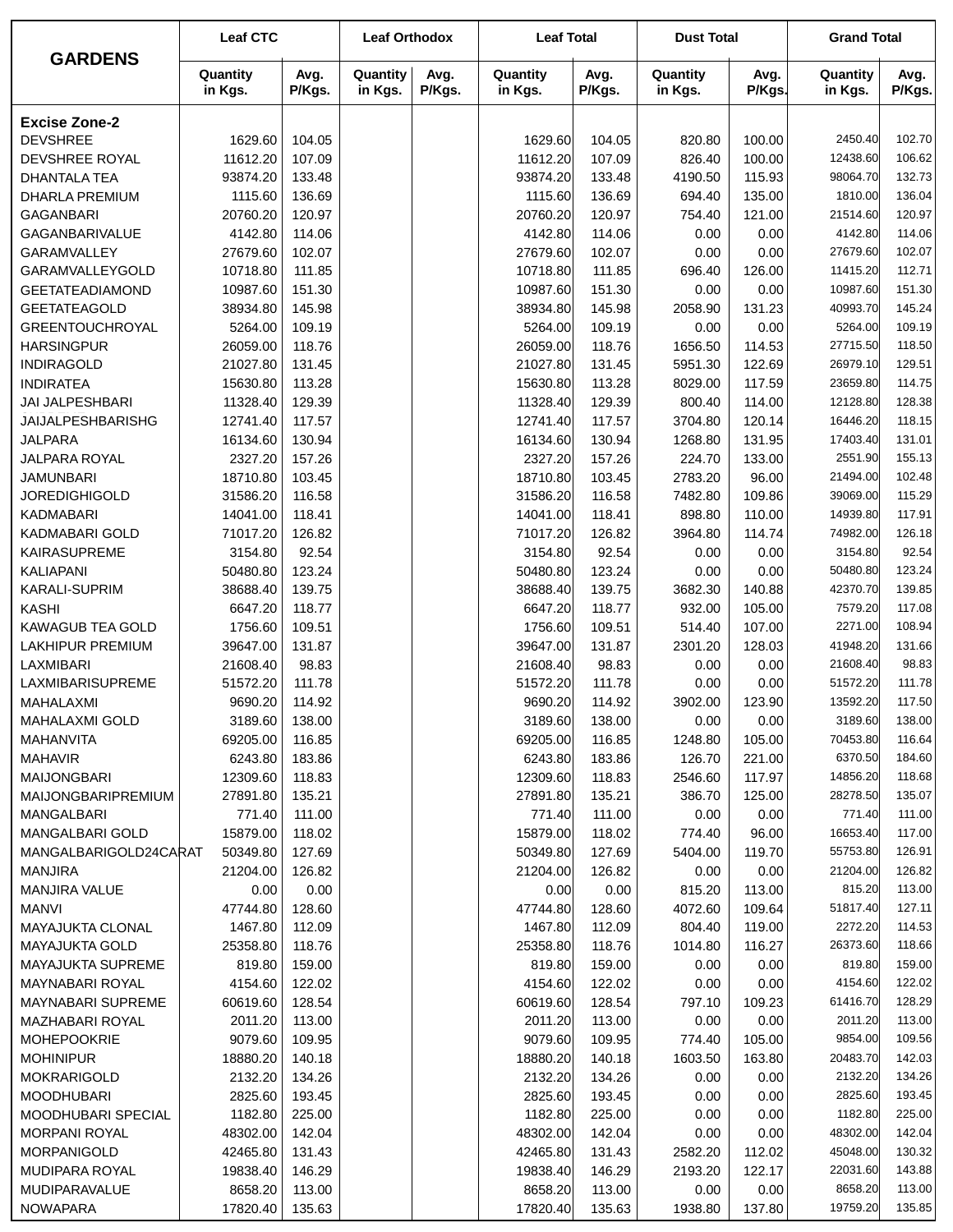| <b>GARDENS</b>                                    | <b>Leaf CTC</b>        |                  | <b>Leaf Orthodox</b> |                | <b>Leaf Total</b>    |                  | <b>Dust Total</b>   |                  | <b>Grand Total</b>     |                  |
|---------------------------------------------------|------------------------|------------------|----------------------|----------------|----------------------|------------------|---------------------|------------------|------------------------|------------------|
|                                                   | Quantity<br>in Kgs.    | Avg.<br>P/Kgs.   | Quantity<br>in Kgs.  | Avg.<br>P/Kgs. | Quantity<br>in Kgs.  | Avg.<br>P/Kgs.   | Quantity<br>in Kgs. | Avg.<br>P/Kgs.   | Quantity<br>in Kgs.    | Avg.<br>P/Kgs.   |
| <b>Excise Zone-2</b>                              |                        |                  |                      |                |                      |                  |                     |                  |                        |                  |
| NOWAPARA ROYAL                                    | 13019.00               | 186.96           |                      |                | 13019.00             | 186.96           | 4385.60             | 138.68           | 17404.60               | 174.79           |
| NOWAPARA SPECIAL                                  | 591.40                 | 144.00           |                      |                | 591.40               | 144.00           | 0.00                | 0.00             | 591.40                 | 144.00           |
| PADANJALI                                         | 156420.60              | 118.25           |                      |                | 156420.60            | 118.25           | 21138.20            | 113.09           | 177558.80              | 117.64           |
| PADANJALIGOLD                                     | 944.60                 | 179.66           |                      |                | 944.60               | 179.66           | 0.00                | 0.00             | 944.60                 | 179.66           |
| <b>PADMABARIGOLD</b>                              | 11408.80               | 107.39           |                      |                | 11408.80             | 107.39           | 0.00                | 0.00             | 11408.80               | 107.39           |
| <b>PANBARI</b>                                    | 7081.20                | 121.60           |                      |                | 7081.20              | 121.60           | 644.40              | 115.00           | 7725.60                | 121.05           |
| PANBARIGOLD                                       | 99903.60               | 120.65           |                      |                | 99903.60             | 120.65           | 3736.40             | 115.61           | 103640.00              | 120.47           |
| <b>PANGABARI</b>                                  | 37865.00               | 120.11           |                      |                | 37865.00             | 120.11           | 2375.20             | 115.90           | 40240.20               | 119.86           |
| PATHARGHATAGARDENLEAF                             | 4298.60                | 265.74           |                      |                | 4298.60              | 265.74           | 0.00                | 0.00             | 4298.60                | 265.74           |
| <b>PRAAKRITIK</b>                                 | 153677.00              | 109.82           |                      |                | 153677.00            | 109.82           | 7458.20             | 100.17           | 161135.20              | 109.37           |
| RADHABARI GOLD                                    | 32519.80               | 94.60            |                      |                | 32519.80             | 94.60            | 0.00                | 0.00             | 32519.80               | 94.60            |
| <b>SAGARDIGHI</b><br>SALKABARI                    | 8719.60<br>13143.80    | 181.91<br>103.81 |                      |                | 8719.60<br>13143.80  | 181.91<br>103.81 | 0.00<br>0.00        | 0.00<br>0.00     | 8719.60<br>13143.80    | 181.91<br>103.81 |
| <b>SANKALP</b>                                    | 18169.40               | 114.07           |                      |                | 18169.40             | 114.07           | 826.40              | 95.00            | 18995.80               | 113.25           |
| SANYASIHAT ROYAL                                  | 14543.80               | 170.09           |                      |                | 14543.80             | 170.09           | 0.00                | 0.00             | 14543.80               | 170.09           |
| <b>SARIAM PREMIUM</b>                             | 866.80                 | 146.00           |                      |                | 866.80               | 146.00           | 0.00                | 0.00             | 866.80                 | 146.00           |
| SARODAMONI                                        | 14104.60               | 156.22           |                      |                | 14104.60             | 156.22           | 1114.40             | 136.00           | 15219.00               | 154.74           |
| SARODAMONIVALUE                                   | 2012.80                | 112.77           |                      |                | 2012.80              | 112.77           | 834.40              | 118.00           | 2847.20                | 114.30           |
| <b>SATABDI</b>                                    | 29625.60               | 122.01           |                      |                | 29625.60             | 122.01           | 2503.20             | 113.67           | 32128.80               | 121.36           |
| SATABDI GOLD                                      | 83667.40               | 131.06           |                      |                | 83667.40             | 131.06           | 2400.50             | 123.82           | 86067.90               | 130.86           |
| <b>SATHGAON</b>                                   | 50694.40               | 101.22           |                      |                | 50694.40             | 101.22           | 2987.60             | 99.19            | 53682.00               | 101.11           |
| <b>SHIVALICK</b>                                  | 18892.20               | 135.06           |                      |                | 18892.20             | 135.06           | 0.00                | 0.00             | 18892.20               | 135.06           |
| <b>SHIVALICK ROYAL</b>                            | 1787.00                | 134.51           |                      |                | 1787.00              | 134.51           | 0.00                | 0.00             | 1787.00                | 134.51           |
| SONAAJULI                                         | 18543.20               | 131.21           |                      |                | 18543.20             | 131.21           | 0.00                | 0.00             | 18543.20               | 131.21           |
| <b>SONIBARI</b>                                   | 888.40                 | 119.00           |                      |                | 888.40               | 119.00           | 0.00                | 0.00             | 888.40                 | 119.00           |
| <b>SREERUPADIAMOND</b>                            | 15902.20               | 102.16           |                      |                | 15902.20             | 102.16           | 0.00                | 0.00             | 15902.20               | 102.16           |
| SREERUPAGOLD                                      | 11948.80               | 100.59           |                      |                | 11948.80             | 100.59           | 0.00                | 0.00             | 11948.80               | 100.59           |
| <b>SUDHA</b>                                      | 16404.60               | 101.97           |                      |                | 16404.60             | 101.97           | 1825.30             | 95.45            | 18229.90               | 101.32           |
| <b>TATOPANI</b>                                   | 6180.00                | 138.74           |                      |                | 6180.00              | 138.74           | 848.10              | 139.59           | 7028.10                | 138.84           |
| <b>TATOPANISUPREME</b>                            | 8918.60                | 151.76           |                      |                | 8918.60              | 151.76           | 0.00                | 0.00             | 8918.60                | 151.76           |
| <b>TEABORN</b>                                    | 44050.20               | 122.47           |                      |                | 44050.20             | 122.47           | 2922.20             | 112.42           | 46972.40               | 121.84           |
| TELANIPAR ROYAL                                   | 2779.20                | 167.31           |                      |                | 2779.20              | 167.31           | 0.00                | 0.00             | 2779.20                | 167.31           |
| <b>TELANIPARA</b>                                 | 59698.60               | 111.85           |                      |                | 59698.60             | 111.85           | 0.00                | 0.00             | 59698.60               | 111.85           |
| <b>TINBIGHA</b>                                   | 15285.40               | 121.92           |                      |                | 15285.40             | 121.92           | 6065.70             | 124.80           | 21351.10               | 122.74           |
| <b>UTIBLACK</b>                                   | 39099.40               | 113.30           |                      |                | 39099.40             | 113.30           | 7252.40             | 109.82           | 46351.80               | 112.75           |
| <b>VEERPRIDE</b>                                  | 2117.00                | 93.17            |                      |                | 2117.00              | 93.17            | 0.00                | 0.00             | 2117.00                | 93.17            |
| YASHIKA GOLD                                      | 30977.20               | 129.04           |                      |                | 30977.20             | 129.04           | 1031.10             | 137.25           | 32008.30               | 129.30           |
| YASHIKA PREMIUM                                   | 19608.80<br>3123789.60 | 144.30           |                      |                | 19608.80             | 144.30           | 386.70              | 136.00           | 19995.50<br>3334914.60 | 144.14<br>128.93 |
| <b>District Total</b>                             |                        | 129.28           |                      |                | 3123789.60           | 129.28           | 211125.00           | 123.63           |                        |                  |
| <b>Dooars GARDENS</b>                             |                        |                  |                      |                |                      |                  |                     |                  |                        |                  |
| AIBHEEL                                           | 96120.40               | 303.82           |                      |                | 96120.40             | 303.82           | 9473.40             | 285.54           | 105593.80              | 302.18           |
| AMBARIROYAL                                       | 98149.20               | 211.95           |                      |                | 98149.20             | 211.95           | 24128.50            | 184.00           | 122277.70              | 206.44           |
| ANANDAPURACE                                      | 1354.80                | 153.40           |                      |                | 1354.80              | 153.40           | 0.00                | 0.00             | 1354.80                | 153.40           |
| ANANDAPURACEGOLD                                  | 4787.00                | 169.54           |                      |                | 4787.00              | 169.54           | 540.40              | 161.00           | 5327.40                | 168.68           |
| ANANDAPURROYAL                                    | 18704.80               | 289.30           |                      |                | 18704.80             | 289.30           | 2073.50             | 251.85           | 20778.30               | 285.57           |
| ANANDAPURSUPREME                                  | 11729.20               | 250.70           |                      |                | 11729.20             | 250.70           | 2678.60             | 226.37           | 14407.80               | 246.18           |
| ARJUNCHANDRA                                      | 44705.00               | 181.94           |                      |                | 44705.00             | 181.94           | 224.70              | 159.00           | 44929.70               | 181.82           |
| <b>ATIABARI</b>                                   | 262164.00              | 169.28           |                      |                | 262164.00            | 169.28           | 49393.30            | 170.40           | 311557.30              | 169.46           |
| ATIABARI GOLD                                     | 18400.80               | 250.00           |                      |                | 18400.80             | 250.00           | 1241.80             | 287.33           | 19642.60               | 252.36           |
| <b>BAINTGOORIE</b>                                | 24257.00               | 213.88           |                      |                | 24257.00             | 213.88           | 9948.00             | 198.67           | 34205.00               | 209.46           |
| BAMANDANGA                                        | 51405.00<br>44287.60   | 141.00           |                      |                | 51405.00<br>44287.60 | 141.00           | 8771.30             | 131.03           | 60176.30<br>48942.00   | 139.55<br>182.99 |
| <b>BAMANDANGA SILVER</b><br><b>BAMANDANGAGOLD</b> | 11851.60               | 185.01<br>304.25 |                      |                | 11851.60             | 185.01<br>304.25 | 4654.40<br>1146.10  | 163.75<br>184.35 | 12997.70               | 293.68           |
| <b>BANARHAT</b>                                   | 41490.40               | 213.38           |                      |                | 41490.40             | 213.38           | 3469.00             | 219.99           | 44959.40               | 213.89           |
| <b>BARADIGHI</b>                                  | 108984.00              | 262.41           |                      |                | 108984.00            | 262.41           | 14054.30            | 253.71           | 123038.30              | 261.41           |
| <b>BATABARI</b>                                   | 10648.60               | 212.95           |                      |                | 10648.60             | 212.95           | 3956.40             | 200.49           | 14605.00               | 209.58           |
|                                                   |                        |                  |                      |                |                      |                  |                     |                  |                        |                  |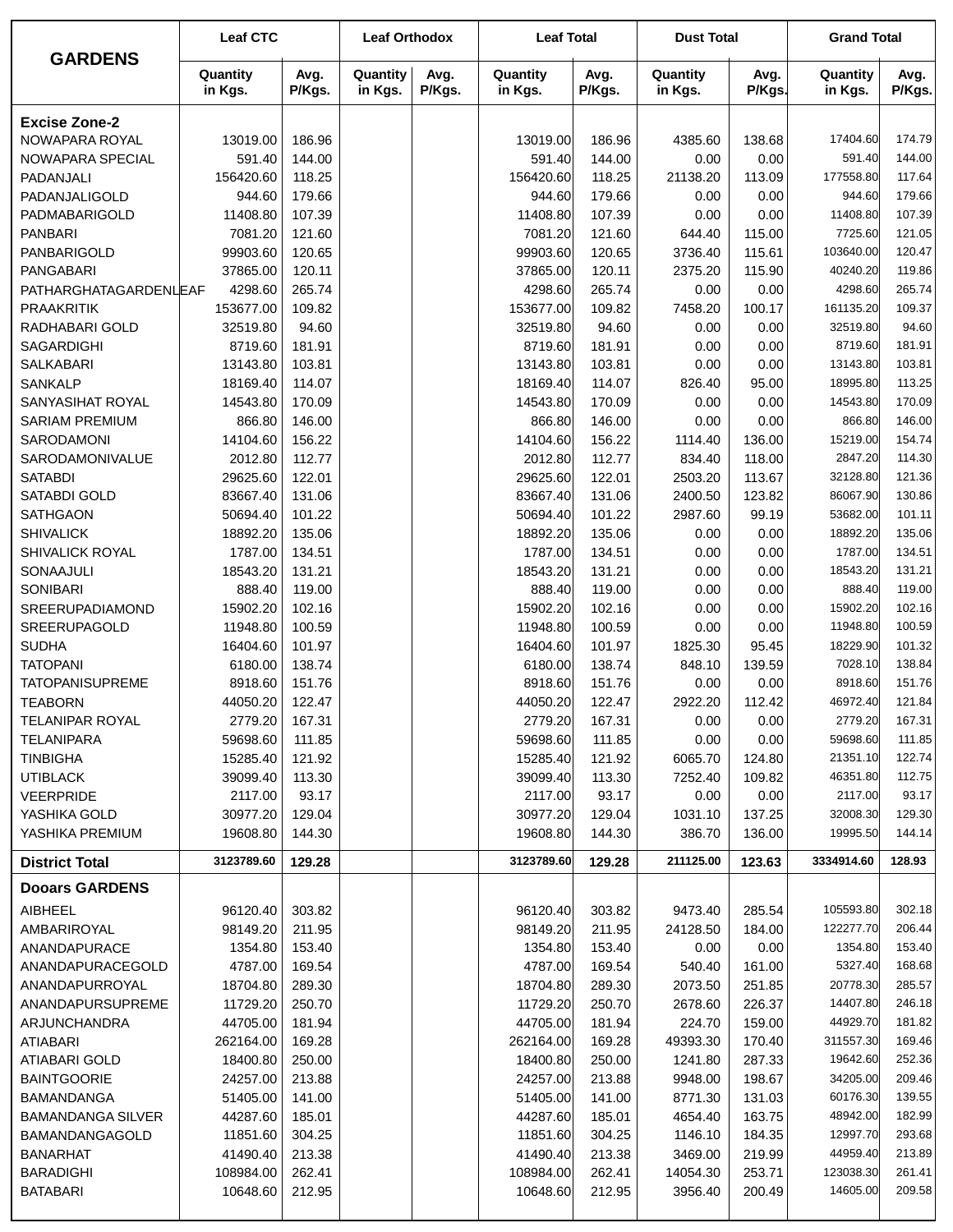|                         | <b>Leaf CTC</b>     |                | <b>Leaf Orthodox</b> |                | <b>Leaf Total</b>   |                | <b>Dust Total</b>   |                | <b>Grand Total</b>  |                |
|-------------------------|---------------------|----------------|----------------------|----------------|---------------------|----------------|---------------------|----------------|---------------------|----------------|
| <b>GARDENS</b>          | Quantity<br>in Kgs. | Avg.<br>P/Kgs. | Quantity<br>in Kgs.  | Avg.<br>P/Kgs. | Quantity<br>in Kgs. | Avg.<br>P/Kgs. | Quantity<br>in Kgs. | Avg.<br>P/Kgs. | Quantity<br>in Kgs. | Avg.<br>P/Kgs. |
| <b>Excise Zone-2</b>    |                     |                |                      |                |                     |                |                     |                |                     |                |
| <b>BEECH</b>            | 151342.80           | 254.86         |                      |                | 151342.80           | 254.86         | 17164.90            | 199.09         | 168507.70           | 249.18         |
| <b>BHAGATPURGOLD</b>    | 100739.60           | 237.02         |                      |                | 100739.60           | 237.02         | 12838.80            | 200.76         | 113578.40           | 232.93         |
| <b>BHANDAPUR</b>        | 24031.20            | 136.89         |                      |                | 24031.20            | 136.89         | 0.00                | 0.00           | 24031.20            | 136.89         |
| <b>BHANDIGURI ROYAL</b> | 47158.00            | 201.39         |                      |                | 47158.00            | 201.39         | 6133.60             | 171.47         | 53291.60            | 197.95         |
| <b>BHANDIGURIESTEEM</b> | 32115.00            | 127.79         |                      |                | 32115.00            | 127.79         | 2937.30             | 123.51         | 35052.30            | 127.43         |
| <b>BHARNOBARI</b>       | 11683.00            | 158.38         |                      |                | 11683.00            | 158.38         | 3819.80             | 176.17         | 15502.80            | 162.76         |
| BHARNOBARI ROYAL        | 15710.80            | 253.75         |                      |                | 15710.80            | 253.75         | 1800.20             | 186.57         | 17511.00            | 246.85         |
| <b>BHATKAWA</b>         | 72450.80            | 269.50         |                      |                | 72450.80            | 269.50         | 4635.10             | 276.42         | 77085.90            | 269.92         |
| <b>BHATPARA</b>         | 68240.40            | 141.81         |                      |                | 68240.40            | 141.81         | 20677.00            | 135.92         | 88917.40            | 140.44         |
| <b>BHATPARA GOLD</b>    | 5648.40             | 242.47         |                      |                | 5648.40             | 242.47         | 3131.60             | 197.56         | 8780.00             | 226.46         |
| <b>BHOGOTPORE</b>       | 10658.40            | 160.34         |                      |                | 10658.40            | 160.34         | 8086.30             | 149.10         | 18744.70            | 155.49         |
| BHOGOTPORESUPREME       | 4576.00             | 213.44         |                      |                | 4576.00             | 213.44         | 5964.70             | 154.46         | 10540.70            | 180.07         |
| <b>BIDYABARIE</b>       | 14213.00            | 106.12         |                      |                | 14213.00            | 106.12         | 1120.50             | 101.55         | 15333.50            | 105.78         |
| <b>BIJOYNAGAR GOLD</b>  | 7915.60             | 224.39         |                      |                | 7915.60             | 224.39         | 334.70              | 230.00         | 8250.30             | 224.62         |
| <b>BINAGURI</b>         | 154628.60           | 287.78         |                      |                | 154628.60           | 287.78         | 41493.40            | 270.95         | 196122.00           | 284.22         |
| <b>BYTAGOOL</b>         | 20495.20            | 103.76         |                      |                | 20495.20            | 103.76         | 7975.80             | 95.10          | 28471.00            | 101.33         |
| <b>CENTRALDOOARS</b>    | 38563.60            | 167.16         |                      |                | 38563.60            | 167.16         | 4478.80             | 178.66         | 43042.40            | 168.35         |
|                         |                     |                |                      |                |                     | 292.28         |                     |                | 70372.30            | 291.38         |
| CHALOUNI                | 65485.40            | 292.28         |                      |                | 65485.40            |                | 4886.90             | 279.31         |                     |                |
| <b>CHAMURCHI</b>        | 511.40              | 160.00         |                      |                | 511.40              | 160.00         | 0.00                | 0.00           | 511.40              | 160.00         |
| <b>CHENGMARI</b>        | 174562.40           | 264.87         |                      |                | 174562.40           | 264.87         | 29673.60            | 231.16         | 204236.00           | 259.98         |
| <b>CHINCHULA</b>        | 88463.20            | 183.46         |                      |                | 88463.20            | 183.46         | 20907.10            | 156.23         | 109370.30           | 178.26         |
| <b>CHOONABHUTTI</b>     | 3564.00             | 178.14         |                      |                | 3564.00             | 178.14         | 0.00                | 0.00           | 3564.00             | 178.14         |
| <b>CHUAPARA</b>         | 134751.00           | 151.66         |                      |                | 134751.00           | 151.66         | 48499.30            | 123.54         | 183250.30           | 144.21         |
| <b>CHULSA</b>           | 38686.60            | 332.55         |                      |                | 38686.60            | 332.55         | 4541.60             | 294.09         | 43228.20            | 328.51         |
| <b>CHULSASUPER</b>      | 0.00                | 0.00           |                      |                | 0.00                | 0.00           | 1507.80             | 148.26         | 1507.80             | 148.26         |
| <b>COOCHBEHAR</b>       | 10257.60            | 112.60         |                      |                | 10257.60            | 112.60         | 0.00                | 0.00           | 10257.60            | 112.60         |
| COOCHBEHAR ROYAL        | 21263.00            | 131.12         |                      |                | 21263.00            | 131.12         | 3531.00             | 126.88         | 24794.00            | 130.52         |
| COOCHBEHAR SPECIAL      | 10780.40            | 151.64         |                      |                | 10780.40            | 151.64         | 774.40              | 121.00         | 11554.80            | 149.59         |
| COOCHBEHARDIAMOND       | 20224.20            | 117.39         |                      |                | 20224.20            | 117.39         | 10848.00            | 116.02         | 31072.20            | 116.91         |
| <b>DALGAON</b>          | 110328.20           | 272.08         |                      |                | 110328.20           | 272.08         | 25265.20            | 215.84         | 135593.40           | 261.60         |
| <b>DALSINGPARA</b>      | 50326.80            | 169.71         |                      |                | 50326.80            | 169.71         | 16859.00            | 129.51         | 67185.80            | 159.62         |
| DALSINGPARAGOLD         | 84347.40            | 227.15         |                      |                | 84347.40            | 227.15         | 10684.90            | 216.02         | 95032.30            | 225.90         |
| DAMANPUR                | 76247.20            | 137.29         |                      |                | 76247.20            | 137.29         | 9841.40             | 145.89         | 86088.60            | 138.28         |
| <b>DAMDIM</b>           | 57439.80            | 230.94         |                      |                | 57439.80            | 230.94         | 14704.60            | 202.47         | 72144.40            | 225.14         |
| <b>DANGUAJHAR</b>       | 17653.40            | 351.57         |                      |                | 17653.40            | 351.57         | 206.70              | 416.00         | 17860.10            | 352.31         |
| <b>DEBPARA</b>          | 95613.40            | 147.64         |                      |                | 95613.40            | 147.64         | 9316.80             | 142.22         | 104930.20           | 147.16         |
| DEBPARASPECIAL          | 6207.00             | 288.51         |                      |                | 6207.00             | 288.51         | 186.70              | 276.00         | 6393.70             | 288.15         |
| <b>DHOWLAJHORA</b>      | 127274.80           | 127.53         |                      |                | 127274.80           | 127.53         | 10077.20            | 125.32         | 137352.00           | 127.36         |
| <b>DIANARAMBARI</b>     | 32015.40            | 260.73         |                      |                | 32015.40            | 260.73         | 6262.00             | 216.42         | 38277.40            | 253.48         |
| DWARIKAGOLD             | 38399.80            | 107.96         |                      |                | 38399.80            | 107.96         | 3992.80             | 100.58         | 42392.60            | 107.27         |
| ELLENBARRIE             | 29850.00            | 103.96         |                      |                | 29850.00            | 103.96         | 3862.50             | 101.76         | 33712.50            | 103.71         |
| ELLENBARRIEGOLD         | 4102.20             | 116.96         |                      |                | 4102.20             | 116.96         | 1432.80             | 136.00         | 5535.00             | 121.89         |
| ELLENBARRIEROYAL        | 8117.80             | 209.24         |                      |                | 8117.80             | 209.24         | 677.40              | 188.55         | 8795.20             | 207.64         |
| <b>ENGO</b>             | 39967.80            | 141.74         |                      |                | 39967.80            | 141.74         | 2358.90             | 134.50         | 42326.70            | 141.33         |
| <b>ENGOGOLD</b>         | 11645.00            | 200.18         |                      |                | 11645.00            | 200.18         | 1026.10             | 212.47         | 12671.10            | 201.18         |
| <b>ETHELBARI</b>        | 6771.20             | 170.71         |                      |                | 6771.20             | 170.71         | 1283.10             | 153.88         | 8054.30             | 168.03         |
| <b>ETHELBARIBEST</b>    | 5795.00             | 273.64         |                      |                | 5795.00             | 273.64         | 1027.80             | 225.25         | 6822.80             | 266.35         |
| ETHELBARIGOLD           | 22812.40            | 198.36         |                      |                | 22812.40            | 198.36         | 1773.80             | 182.71         | 24586.20            | 197.23         |
| <b>GAIRKHATA</b>        | 114238.00           | 188.29         |                      |                | 114238.00           | 188.29         | 17129.80            | 196.31         | 131367.80           | 189.33         |
| GANDRAPARA              | 44971.20            | 297.85         |                      |                | 44971.20            | 297.85         | 13492.90            | 277.39         | 58464.10            | 293.13         |
| GARGANDA                | 147042.80           | 151.70         |                      |                | 147042.80           | 151.70         | 25424.30            | 130.21         | 172467.10           | 148.53         |
| <b>GHATIA</b>           | 21921.20            | 191.39         |                      |                | 21921.20            | 191.39         | 16766.10            | 161.35         | 38687.30            | 178.37         |
| GHATIAROYAL             | 63457.40            | 304.37         |                      |                | 63457.40            | 304.37         | 6752.90             | 250.62         | 70210.30            | 299.20         |
| <b>GOODHOPE</b>         | 30030.60            | 208.35         |                      |                | 30030.60            | 208.35         | 7083.90             | 156.56         | 37114.50            | 198.46         |
| <b>GOPALPUR</b>         | 94182.60            | 233.79         |                      |                | 94182.60            | 233.79         | 17933.20            | 181.08         | 112115.80           | 225.36         |
| GOPALPURGOLD            | 13260.00            | 185.39         |                      |                | 13260.00            | 185.39         | 869.40              | 172.00         | 14129.40            | 184.57         |
| <b>GURJANGJHORA</b>     | 38901.40            | 196.11         |                      |                | 38901.40            | 196.11         | 6759.90             | 153.26         | 45661.30            | 189.77         |
| <b>HANTAPARA</b>        | 161979.60           | 170.04         |                      |                | 161979.60           | 170.04         | 13818.30            | 138.46         | 175797.90           | 167.56         |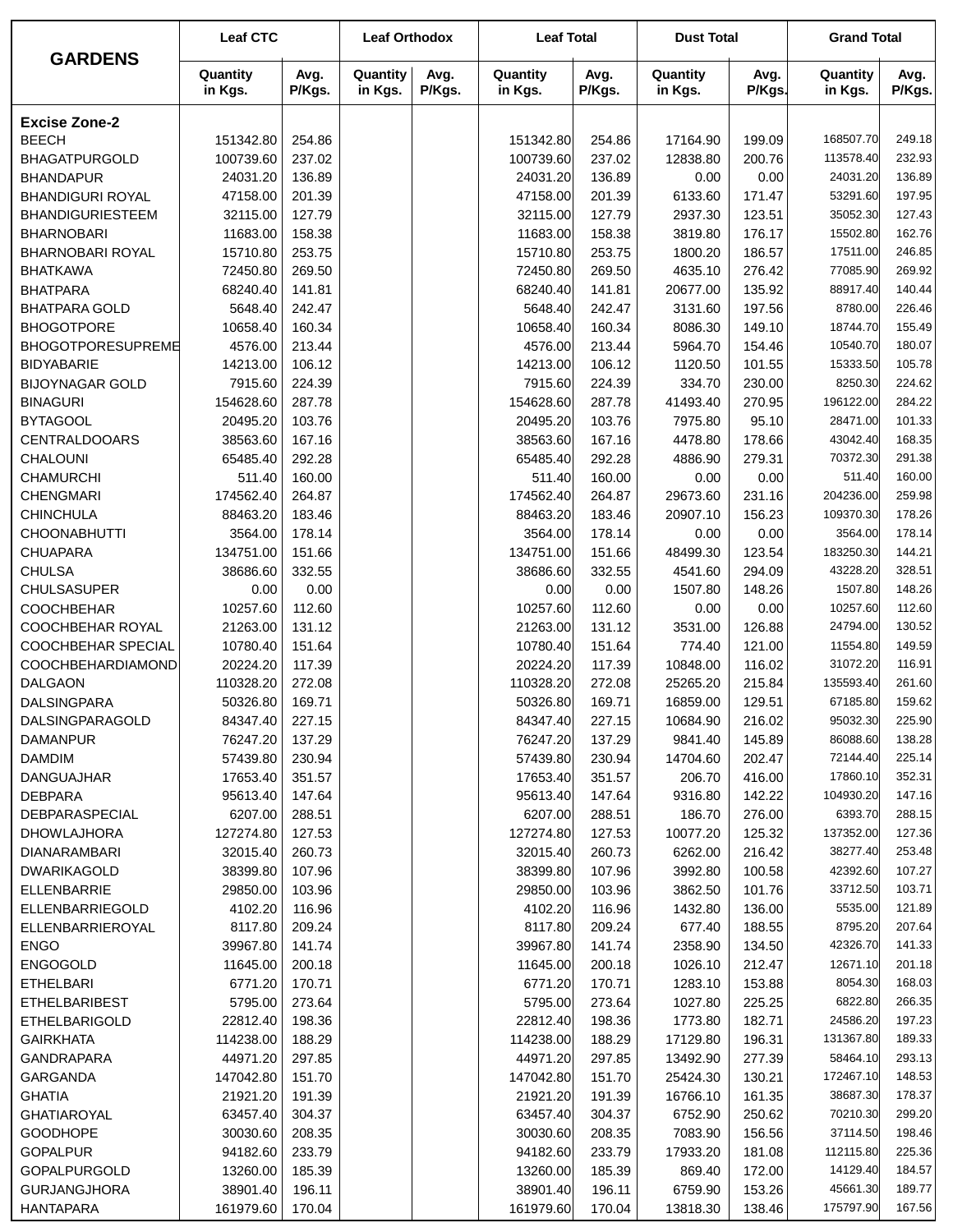|                                     | <b>Leaf CTC</b>     |                  | <b>Leaf Orthodox</b> |                | <b>Leaf Total</b>    |                  | <b>Dust Total</b>   |                | <b>Grand Total</b>  |                  |
|-------------------------------------|---------------------|------------------|----------------------|----------------|----------------------|------------------|---------------------|----------------|---------------------|------------------|
| <b>GARDENS</b>                      | Quantity<br>in Kgs. | Avg.<br>P/Kgs.   | Quantity<br>in Kgs.  | Avg.<br>P/Kgs. | Quantity<br>in Kgs.  | Avg.<br>P/Kgs.   | Quantity<br>in Kgs. | Avg.<br>P/Kgs. | Quantity<br>in Kgs. | Avg.<br>P/Kgs.   |
| <b>Excise Zone-2</b>                |                     |                  |                      |                |                      |                  |                     |                |                     |                  |
| <b>HILLA</b>                        | 21178.40            | 224.74           |                      |                | 21178.40             | 224.74           | 9281.50             | 162.88         | 30459.90            | 205.89           |
| <b>HILLA ROYALE</b>                 | 40543.60            | 295.03           |                      |                | 40543.60             | 295.03           | 4799.40             | 260.30         | 45343.00            | 291.35           |
| <b>HOPE</b>                         | 37549.60            | 327.75           |                      |                | 37549.60             | 327.75           | 2522.40             | 298.06         | 40072.00            | 325.88           |
| <b>HULDIBARI</b>                    | 155161.40           | 159.26           |                      |                | 155161.40            | 159.26           | 34723.00            | 136.84         | 189884.40           | 155.16           |
| HULDIBARIROYAL                      | 59308.20            | 307.07           |                      |                | 59308.20             | 307.07           | 7565.50             | 262.74         | 66873.70            | 302.05           |
| <b>INDONG</b>                       | 74131.60            | 143.73           |                      |                | 74131.60             | 143.73           | 6805.60             | 130.86         | 80937.20            | 142.65           |
| <b>INDONGGOLD</b>                   | 18821.00            | 300.80           |                      |                | 18821.00             | 300.80           | 2281.60             | 267.17         | 21102.60            | 297.17           |
| <b>JADABPUR</b>                     | 21660.80            | 116.87           |                      |                | 21660.80             | 116.87           | 3145.60             | 104.94         | 24806.40            | 115.35           |
| JADABPURROYAL                       | 14734.80            | 135.46           |                      |                | 14734.80             | 135.46           | 0.00                | 0.00           | 14734.80            | 135.46           |
| <b>JAINTI</b>                       | 71560.00            | 216.02           |                      |                | 71560.00             | 216.02           | 22976.70            | 154.97         | 94536.70            | 201.19           |
| <b>JITI</b>                         | 59007.60            | 315.63           |                      |                | 59007.60             | 315.63           | 7191.40             | 302.96         | 66199.00            | 314.26           |
| <b>JOGESCHANDRA</b>                 | 32569.60            | 110.94           |                      |                | 32569.60             | 110.94           | 2871.30             | 106.42         | 35440.90            | 110.57           |
| JOGESH CHANDRA                      | 37187.00            | 131.38           |                      |                | 37187.00             | 131.38           | 4172.60             | 122.86         | 41359.60            | 130.52           |
| <b>JOYPUR</b>                       | 4857.00             | 203.87           |                      |                | 4857.00              | 203.87           | 521.70              | 170.00         | 5378.70             | 200.58           |
| <b>KADAMBINI</b>                    | 44730.20            | 143.66           |                      |                | 44730.20             | 143.66           | 13764.10            | 151.49         | 58494.30            | 145.50           |
| KAILASHPURPREMIUM                   | 92957.60            | 171.43           |                      |                | 92957.60             | 171.43           | 9656.10             | 157.06         | 102613.70           | 170.08           |
| <b>KALAGAITY</b>                    | 10446.80            | 121.28           |                      |                | 10446.80             | 121.28           | 978.10              | 144.45         | 11424.90            | 123.26           |
| <b>KALCHINI</b>                     | 98850.20            | 147.94           |                      |                | 98850.20             | 147.94           | 10697.30            | 139.53         | 109547.50           | 147.12           |
| KARALAVALLEY                        | 22208.00            | 137.56           |                      |                | 22208.00             | 137.56           | 2358.90             | 146.55         | 24566.90            | 138.42           |
| KARALAVALLEYROYAL                   | 47234.60            | 187.04           |                      |                | 47234.60             | 187.04           | 3631.50             | 175.96         | 50866.10            | 186.24           |
| KARALAVALLEYSUPREME                 | 35787.80            | 167.31           |                      |                | 35787.80             | 167.31           | 2152.20             | 160.64         | 37940.00            | 166.93           |
| <b>KARBALLA</b>                     | 83122.40            | 243.46           |                      |                | 83122.40             | 243.46           | 5442.50             | 239.80         | 88564.90            | 243.23           |
| <b>KARNIMATA</b>                    | 7567.00             | 121.03           |                      |                | 7567.00              | 121.03           | 2962.60             | 103.98         | 10529.60            | 116.23           |
| <b>KARTICK</b>                      | 60098.80            | 283.75           |                      |                | 60098.80             | 283.75           | 4229.40             | 262.65         | 64328.20            | 282.37           |
| <b>KUCHLIBARIGOLD</b>               | 28786.60            | 115.35           |                      |                | 28786.60             | 115.35           | 658.40              | 87.83          | 29445.00            | 114.74           |
| <b>KUMARGRAM</b>                    | 37221.40            | 303.65           |                      |                | 37221.40             | 303.65           | 2261.20             | 273.49         | 39482.60            | 301.92           |
| <b>KURTI</b>                        | 29454.00            | 247.54           |                      |                | 29454.00             | 247.54           | 4912.00             | 254.96         | 34366.00            | 248.60<br>261.05 |
| <b>LAHING</b>                       | 1201.80<br>56124.40 | 261.05<br>343.77 |                      |                | 1201.80<br>56124.40  | 261.05<br>343.77 | 0.00<br>7106.10     | 0.00<br>292.75 | 1201.80<br>63230.50 | 338.04           |
| <b>LEESHRIVER</b><br><b>LOOKSUN</b> | 58070.80            | 152.99           |                      |                |                      | 152.99           |                     | 150.19         | 77759.90            | 152.28           |
| LOOKSUNGOLD                         | 55992.20            | 212.38           |                      |                | 58070.80<br>55992.20 | 212.38           | 19689.10<br>2183.30 | 219.34         | 58175.50            | 212.64           |
| <b>MAHAK</b>                        | 15667.40            | 141.20           |                      |                | 15667.40             | 141.20           | 0.00                | 0.00           | 15667.40            | 141.20           |
| <b>MAHESHWARI</b>                   | 8182.00             | 146.23           |                      |                | 8182.00              | 146.23           | 2091.50             | 114.96         | 10273.50            | 139.86           |
| <b>MAHESHWARIGOLD</b>               | 28203.80            | 208.06           |                      |                | 28203.80             | 208.06           | 1246.80             | 177.50         | 29450.60            | 206.77           |
| <b>MAINAK ROYALLE</b>               | 248.40              | 456.50           |                      |                | 248.40               | 456.50           | 126.70              | 362.00         | 375.10              | 424.58           |
| MAINAKHILLS                         | 22686.40            | 181.94           |                      |                | 22686.40             | 181.94           | 1557.20             | 154.72         | 24243.60            | 180.20           |
| <b>MAJHERDABRI</b>                  | 62277.40            | 250.61           |                      |                | 62277.40             | 250.61           | 6204.70             | 239.70         | 68482.10            | 249.62           |
| <b>MATELLI</b>                      | 99527.40            | 200.78           |                      |                | 99527.40             | 200.78           | 36118.70            | 150.40         | 135646.10           | 187.37           |
| <b>MATHURA</b>                      | 30524.00            | 179.86           |                      |                | 30524.00             | 179.86           | 4032.70             | 180.77         | 34556.70            | 179.97           |
| MAYNAGURI GOLD                      | 10765.20            | 111.82           |                      |                | 10765.20             | 111.82           | 2837.60             | 115.91         | 13602.80            | 112.67           |
| <b>MECHPARA</b>                     | 22207.80            | 263.36           |                      |                | 22207.80             | 263.36           | 4415.00             | 261.02         | 26622.80            | 262.97           |
| <b>MEENGLAS</b>                     | 57991.20            | 300.86           |                      |                | 57991.20             | 300.86           | 8727.80             | 293.71         | 66719.00            | 299.92           |
| <b>MEERA</b>                        | 374.20              | 300.00           |                      |                | 374.20               | 300.00           | 0.00                | 0.00           | 374.20              | 300.00           |
| <b>MEKLIBARI</b>                    | 1479.00             | 187.32           |                      |                | 1479.00              | 187.32           | 1419.80             | 134.49         | 2898.80             | 161.44           |
| <b>MOGULKATA</b>                    | 59891.00            | 185.51           |                      |                | 59891.00             | 185.51           | 16764.80            | 153.42         | 76655.80            | 178.49           |
| Mohit                               | 822.80              | 131.00           |                      |                | 822.80               | 131.00           | 0.00                | 0.00           | 822.80              | 131.00           |
| <b>MORAGHAT</b>                     | 66764.20            | 273.86           |                      |                | 66764.20             | 273.86           | 15927.60            | 241.01         | 82691.80            | 267.53           |
| <b>MUJNAI</b>                       | 75731.40            | 170.64           |                      |                | 75731.40             | 170.64           | 13606.30            | 144.86         | 89337.70            | 166.71           |
| NAGRAKATA                           | 48614.60            | 191.74           |                      |                | 48614.60             | 191.74           | 4595.40             | 187.70         | 53210.00            | 191.39           |
| <b>NAMASTE</b>                      | 519.20              | 263.00           |                      |                | 519.20               | 263.00           | 241.70              | 216.00         | 760.90              | 248.07           |
| NANGDALA                            | 11988.60            | 319.75           |                      |                | 11988.60             | 319.75           | 1386.80             | 228.39         | 13375.40            | 310.27           |
| NEDAM                               | 93050.00            | 196.32           |                      |                | 93050.00             | 196.32           | 8432.10             | 155.31         | 101482.10           | 192.91           |
| <b>NEPUCHAPUR</b>                   | 50486.00            | 246.51           |                      |                | 50486.00             | 246.51           | 4744.50             | 203.12         | 55230.50            | 242.78           |
| NEWDOOARS                           | 102653.20           | 247.91           |                      |                | 102653.20            | 247.91           | 14131.60            | 234.94         | 116784.80           | 246.34           |
| <b>NEWGLENCOE</b>                   | 46129.60            | 143.03           |                      |                | 46129.60             | 143.03           | 20370.40            | 107.80         | 66500.00            | 132.24           |
| <b>NEWLANDS</b>                     | 119627.00           | 186.75           |                      |                | 119627.00            | 186.75           | 18925.40            | 176.46         | 138552.40           | 185.34           |
| NIMTIJHORA                          | 75307.00            | 121.21           |                      |                | 75307.00             | 121.21           | 24324.40            | 107.48         | 99631.40            | 117.86           |
| NIMTIJHORAGOLD                      | 83058.60            | 149.53           |                      |                | 83058.60             | 149.53           | 14941.90            | 136.27         | 98000.50            | 147.51           |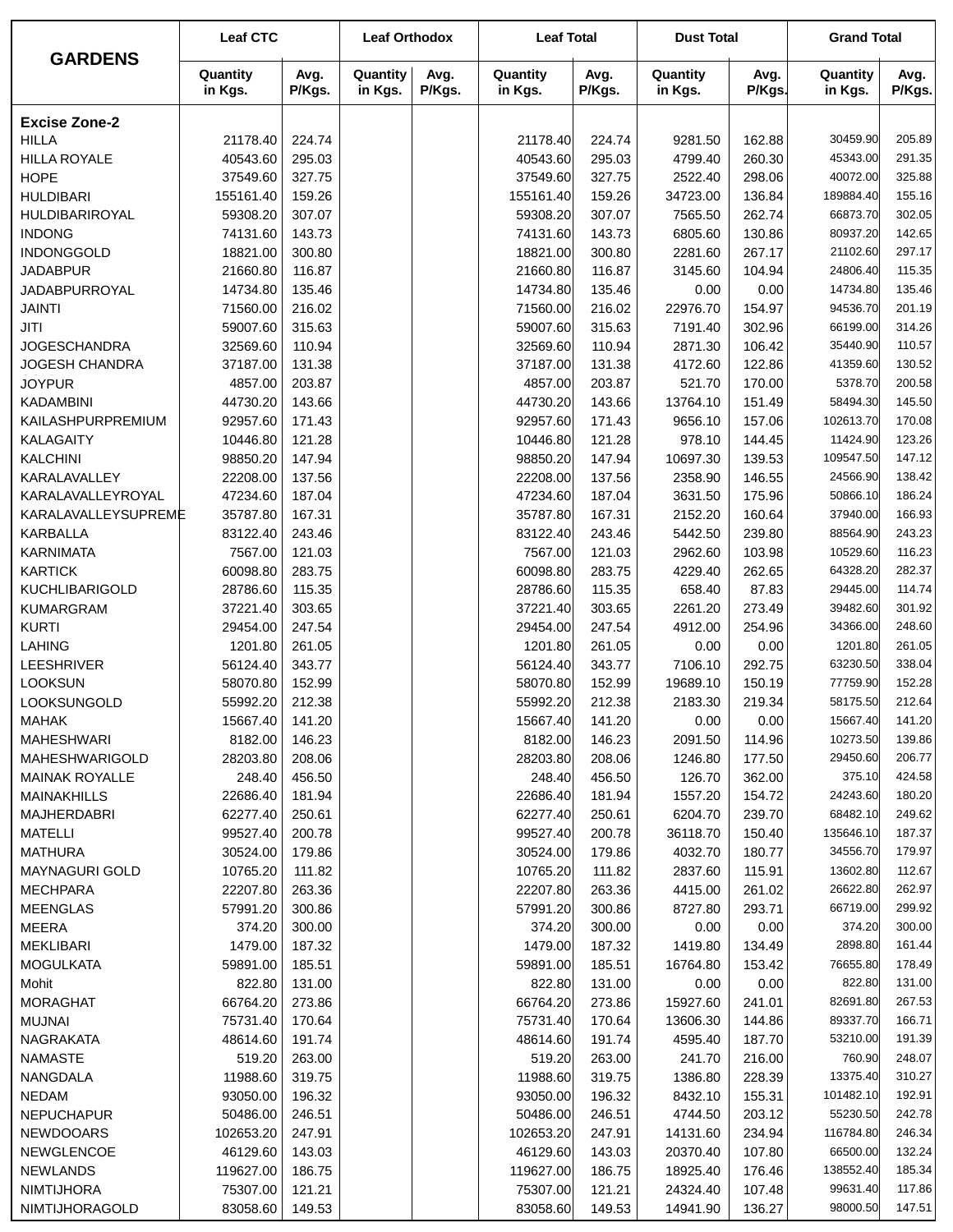|                                     | <b>Leaf CTC</b>      |                  | <b>Leaf Orthodox</b> |                | <b>Leaf Total</b>    |                  | <b>Dust Total</b>   |                  | <b>Grand Total</b>   |                  |
|-------------------------------------|----------------------|------------------|----------------------|----------------|----------------------|------------------|---------------------|------------------|----------------------|------------------|
| <b>GARDENS</b>                      | Quantity<br>in Kgs.  | Avg.<br>P/Kgs.   | Quantity<br>in Kgs.  | Avg.<br>P/Kgs. | Quantity<br>in Kgs.  | Avg.<br>P/Kgs.   | Quantity<br>in Kgs. | Avg.<br>P/Kgs.   | Quantity<br>in Kgs.  | Avg.<br>P/Kgs.   |
| <b>Excise Zone-2</b>                |                      |                  |                      |                |                      |                  |                     |                  |                      |                  |
| NOWERANUDDY                         | 63945.80             | 263.74           |                      |                | 63945.80             | 263.74           | 5265.90             | 226.94           | 69211.70             | 260.94           |
| <b>OODLABARI</b>                    | 10553.80             | 128.46           |                      |                | 10553.80             | 128.46           | 3186.40             | 118.43           | 13740.20             | 126.13           |
| <b>OODLABARIGOLD</b>                | 91891.00             | 194.71           |                      |                | 91891.00             | 194.71           | 6349.40             | 175.48           | 98240.40             | 193.46           |
| <b>OODLABARISUPREME</b>             | 16796.20             | 141.95           |                      |                | 16796.20             | 141.95           | 3725.30             | 128.71           | 20521.50             | 139.54           |
| PALASHBARI CLASSIC                  | 33457.80             | 165.00           |                      |                | 33457.80             | 165.00           | 1842.20             | 145.57           | 35300.00             | 163.98           |
| PALASHBARIROYAL                     | 50484.66             | 203.74           |                      |                | 50484.66             | 203.74           | 1983.28             | 187.66           | 52467.94             | 203.13           |
| <b>PATKAPARA</b>                    | 29540.40             | 136.70           |                      |                | 29540.40             | 136.70           | 5858.70             | 147.22           | 35399.10             | 138.44           |
| PATKAPARAGOLD                       | 34714.80             | 224.46           |                      |                | 34714.80             | 224.46           | 2151.50             | 239.65           | 36866.30             | 225.35           |
| PATKAPARAROYAL                      | 42704.80             | 149.77           |                      |                | 42704.80             | 149.77           | 8880.90             | 144.33           | 51585.70             | 148.83           |
| <b>PHASKOWA</b>                     | 54532.00             | 143.16           |                      |                | 54532.00             | 143.16           | 11477.60            | 133.41           | 66009.60             | 141.46           |
| PHASKOWA ROYAL                      | 8529.00              | 245.90           |                      |                | 8529.00              | 245.90           | 0.00                | 0.00             | 8529.00              | 245.90           |
| PHASKOWAGOLD                        | 12149.40             | 190.42           |                      |                | 12149.40             | 190.42           | 178.70              | 166.00           | 12328.10             | 190.06           |
| <b>RAHIMIAGOLD</b>                  | 64050.60             | 160.17           |                      |                | 64050.60             | 160.17           | 2518.00             | 159.17           | 66568.60             | 160.13           |
| <b>RAIMATANG</b>                    | 27734.60             | 117.62           |                      |                | 27734.60             | 117.62           | 4515.70             | 123.56           | 32250.30             | 118.45           |
| <b>RAJA</b><br><b>RAJABHAT</b>      | 17095.40             | 111.44<br>170.08 |                      |                | 17095.40             | 111.44<br>170.08 | 2728.70             | 120.53           | 19824.10<br>8776.60  | 112.69<br>168.94 |
| RAJAROYAL                           | 6879.60<br>80287.60  | 201.97           |                      |                | 6879.60<br>80287.60  | 201.97           | 1897.00<br>10142.20 | 164.84<br>176.57 | 90429.80             | 199.12           |
| RANICHERRAROYAL                     | 93954.00             | 193.00           |                      |                | 93954.00             | 193.00           | 2104.60             | 166.01           | 96058.60             | 192.40           |
| <b>RHEABARI</b>                     | 66879.00             | 240.69           |                      |                | 66879.00             | 240.69           | 21947.30            | 197.06           | 88826.30             | 229.91           |
| <b>RUNGAMUTTEE</b>                  | 44305.80             | 264.82           |                      |                | 44305.80             | 264.82           | 6507.10             | 194.85           | 50812.90             | 255.86           |
| <b>RYDAK</b>                        | 125608.20            | 252.60           |                      |                | 125608.20            | 252.60           | 43741.10            | 229.77           | 169349.30            | 246.70           |
| <b>SAMSING</b>                      | 29799.00             | 136.00           |                      |                | 29799.00             | 136.00           | 0.00                | 0.00             | 29799.00             | 136.00           |
| SAMSINGGOLD                         | 7601.60              | 305.05           |                      |                | 7601.60              | 305.05           | 0.00                | 0.00             | 7601.60              | 305.05           |
| <b>SAMSINGSILVER</b>                | 17674.40             | 195.31           |                      |                | 17674.40             | 195.31           | 346.70              | 187.00           | 18021.10             | 195.15           |
| <b>SANKOS</b>                       | 51500.80             | 281.33           |                      |                | 51500.80             | 281.33           | 3804.70             | 243.95           | 55305.50             | 278.76           |
| SARASWATIPUR                        | 65373.60             | 239.40           |                      |                | 65373.60             | 239.40           | 10823.90            | 219.48           | 76197.50             | 236.57           |
| SARUGAON                            | 44047.40             | 138.84           |                      |                | 44047.40             | 138.84           | 3810.00             | 143.42           | 47857.40             | 139.20           |
| <b>SATALI</b>                       | 116607.40            | 191.50           |                      |                | 116607.40            | 191.50           | 13744.40            | 174.99           | 130351.80            | 189.76           |
| SAUDAMINI                           | 3248.40              | 100.84           |                      |                | 3248.40              | 100.84           | 2480.30             | 99.19            | 5728.70              | 100.12           |
| <b>SHIKARPUR</b>                    | 34613.00             | 125.56           |                      |                | 34613.00             | 125.56           | 1598.80             | 129.47           | 36211.80             | 125.73           |
| <b>SHIKARPURGOLD</b>                | 50680.20             | 164.43           |                      |                | 50680.20             | 164.43           | 14232.20            | 151.43           | 64912.40             | 161.58           |
| SINGHANIA GOLD                      | 16064.20             | 165.54           |                      |                | 16064.20             | 165.54           | 5679.40             | 154.04           | 21743.60             | 162.53           |
| SINGHANIA ROYAL                     | 12358.40             | 130.42           |                      |                | 12358.40             | 130.42           | 3913.80             | 149.98           | 16272.20             | 135.12           |
| <b>SITARAMPUR</b>                   | 9004.00              | 141.64           |                      |                | 9004.00              | 141.64           | 7340.40             | 107.87           | 16344.40             | 126.47           |
| SOONGACHI                           | 51613.60             | 125.92           |                      |                | 51613.60             | 125.92           | 13848.50            | 121.78           | 65462.10             | 125.04           |
| <b>SUBHASINI</b>                    | 56070.80             | 176.21           |                      |                | 56070.80             | 176.21           | 13200.40            | 154.44           | 69271.20             | 172.06           |
| <b>SURYA</b>                        | 19091.60             | 148.95           |                      |                | 19091.60             | 148.95           | 3721.10             | 139.72           | 22812.70             | 147.45           |
| <b>TASATI</b><br><b>TASATI GOLD</b> | 10348.20<br>21656.40 | 198.59<br>181.20 |                      |                | 10348.20<br>21656.40 | 198.59<br>181.20 | 13970.40<br>0.00    | 140.50<br>0.00   | 24318.60<br>21656.40 | 165.22<br>181.20 |
| <b>TEA BUDS</b>                     | 45130.20             | 111.30           |                      |                | 45130.20             | 111.30           | 5790.30             | 95.09            | 50920.50             | 109.46           |
| <b>TEA VALLEY</b>                   | 62409.80             | 104.90           |                      |                | 62409.80             | 104.90           | 4349.10             | 91.86            | 66758.90             | 104.05           |
| <b>TELEPARA</b>                     | 52221.60             | 140.65           |                      |                | 52221.60             | 140.65           | 11502.80            | 141.86           | 63724.40             | 140.87           |
| TELEPARAROYAL                       | 12697.00             | 202.70           |                      |                | 12697.00             | 202.70           | 3509.30             | 173.61           | 16206.30             | 196.40           |
| TELEPARASUPERVAL                    | 248.40               | 211.00           |                      |                | 248.40               | 211.00           | 0.00                | 0.00             | 248.40               | 211.00           |
| <b>TINBIGHA WHITE</b>               | 27077.20             | 133.03           |                      |                | 27077.20             | 133.03           | 8119.80             | 128.23           | 35197.00             | 131.92           |
| <b>TOORSA</b>                       | 16476.40             | 147.48           |                      |                | 16476.40             | 147.48           | 5101.10             | 133.87           | 21577.50             | 144.26           |
| <b>TOORSA ELITE</b>                 | 22134.60             | 241.23           |                      |                | 22134.60             | 241.23           | 4433.90             | 195.58           | 26568.50             | 233.61           |
| <b>TRUEVALUE</b>                    | 46398.80             | 169.37           |                      |                | 46398.80             | 169.37           | 2317.60             | 170.32           | 48716.40             | 169.42           |
| <b>TULSI</b>                        | 13307.40             | 140.45           |                      |                | 13307.40             | 140.45           | 12073.60            | 134.36           | 25381.00             | 137.56           |
| <b>UPPERJALPAIGURI</b>              | 27005.80             | 115.23           |                      |                | 27005.80             | 115.23           | 8160.60             | 106.56           | 35166.40             | 113.22           |
| WASHABARIE                          | 71549.60             | 262.34           |                      |                | 71549.60             | 262.34           | 9174.70             | 227.73           | 80724.30             | 258.41           |
| WASHABARIETARA                      | 34201.00             | 176.27           |                      |                | 34201.00             | 176.27           | 3720.70             | 170.69           | 37921.70             | 175.73           |
| YANGTONGSILVER                      | 671.00               | 125.54           |                      |                | 671.00               | 125.54           | 0.00                | 0.00             | 671.00               | 125.54           |
| YULEBLACK                           | 1771.20              | 152.29           |                      |                | 1771.20              | 152.29           | 1188.80             | 174.00           | 2960.00              | 161.01           |
| <b>ZURRENTEE</b>                    | 33616.80             | 300.68           |                      |                | 33616.80             | 300.68           | 7938.10             | 253.99           | 41554.90             | 291.76           |
| <b>District Total</b>               | 8425925.26           | 201.94           |                      |                | 8425925.26           | 201.94           | 1425995.78          | 175.67           | 9851921.04           | 198.14           |
|                                     |                      |                  |                      |                |                      |                  |                     |                  |                      |                  |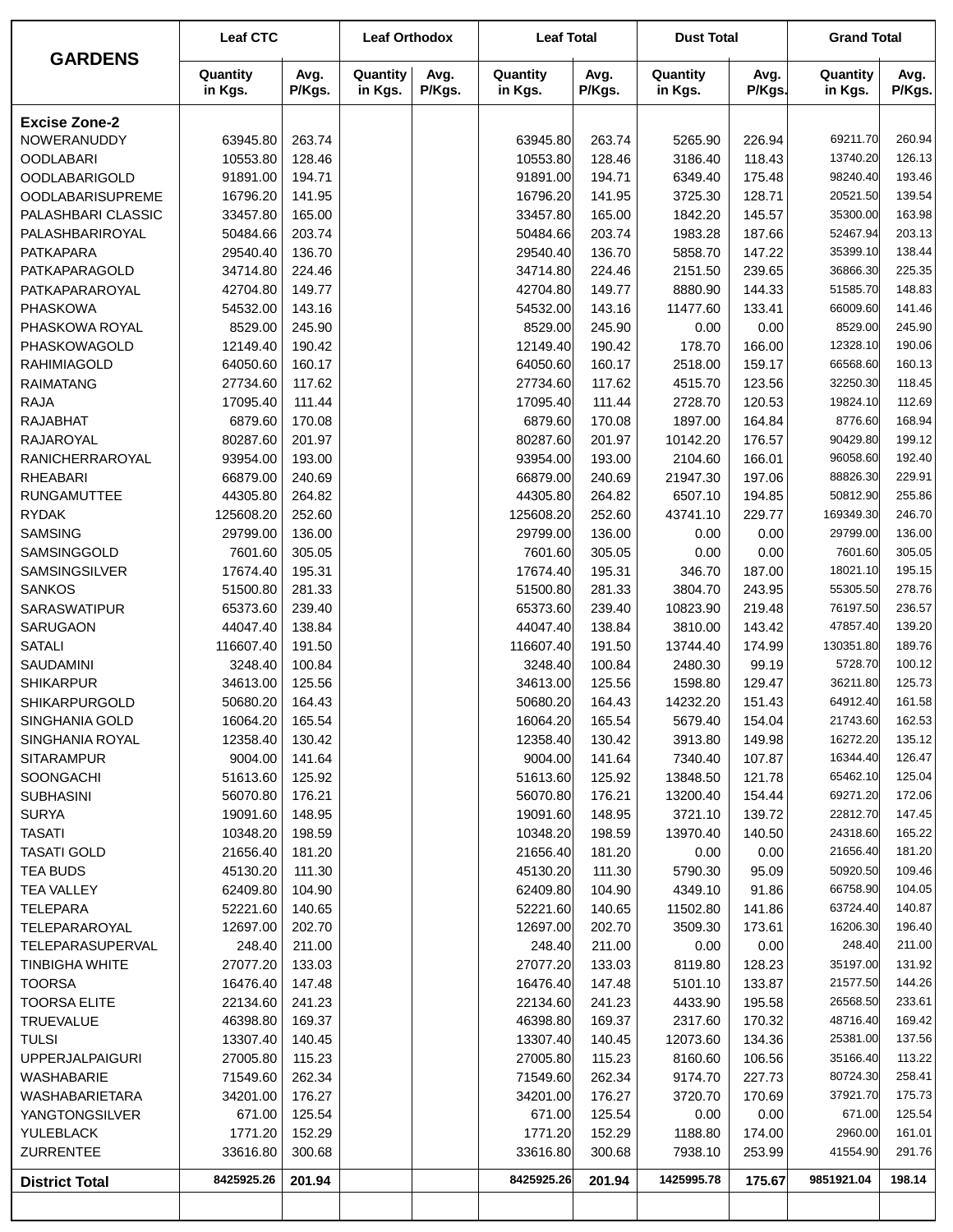|                                               | <b>Leaf CTC</b>       |                  | <b>Leaf Orthodox</b> |                | <b>Leaf Total</b>     |                  | <b>Dust Total</b>   |                | <b>Grand Total</b>    |                  |
|-----------------------------------------------|-----------------------|------------------|----------------------|----------------|-----------------------|------------------|---------------------|----------------|-----------------------|------------------|
| <b>GARDENS</b>                                | Quantity<br>in Kgs.   | Avg.<br>P/Kgs.   | Quantity<br>in Kgs.  | Avg.<br>P/Kgs. | Quantity<br>in Kgs.   | Avg.<br>P/Kgs.   | Quantity<br>in Kgs. | Avg.<br>P/Kgs. | Quantity<br>in Kgs.   | Avg.<br>P/Kgs.   |
| <b>Excise Zone-2</b><br><b>Terai BLF</b>      |                       |                  |                      |                |                       |                  |                     |                |                       |                  |
| <b>AGA DIAMOND</b>                            | 176.20                | 135.00           |                      |                | 176.20                | 135.00           | 588.10              | 122.09         | 764.30                | 125.07           |
| <b>AGA GOLD</b>                               | 0.00                  | 0.00             |                      |                | 0.00                  | 0.00             | 266.70              | 116.00         | 266.70                | 116.00           |
| AMBABARI                                      | 48124.00              | 103.49           |                      |                | 48124.00              | 103.49           | 346.70              | 110.00         | 48470.70              | 103.54           |
| AMBABARIGOLD                                  | 41436.40              | 115.28           |                      |                | 41436.40              | 115.28           | 0.00                | 0.00           | 41436.40              | 115.28           |
| <b>AMBARI HAT</b>                             | 58289.00              | 110.67           |                      |                | 58289.00              | 110.67           | 4349.30             | 107.56         | 62638.30              | 110.46           |
| <b>AMONI</b>                                  | 2308.40               | 218.43           |                      |                | 2308.40               | 218.43           | 0.00                | 0.00           | 2308.40               | 218.43           |
| <b>ANUBHUTI</b>                               | 8666.60               | 105.31           |                      |                | 8666.60               | 105.31           | 0.00                | 0.00           | 8666.60               | 105.31           |
| ARADHANA GOLD                                 | 32938.40              | 97.65            |                      |                | 32938.40              | 97.65            | 0.00                | 0.00           | 32938.40              | 97.65            |
| <b>AROMA</b>                                  | 24610.40              | 123.52           |                      |                | 24610.40              | 123.52           | 7406.30             | 119.89         | 32016.70              | 122.68           |
| AROMAGOLD                                     | 70794.00              | 133.11           |                      |                | 70794.00              | 133.11           | 8274.80             | 126.30         | 79068.80              | 132.40           |
| <b>AYAN GOLD</b>                              | 59954.00              | 110.32           |                      |                | 59954.00              | 110.32           | 0.00                | 0.00           | 59954.00              | 110.32           |
| <b>BABYROYAL</b>                              | 2062.80               | 89.50            |                      |                | 2062.80               | 89.50            | 0.00                | 0.00           | 2062.80               | 89.50            |
| <b>BADAMBARI</b>                              | 6259.40               | 178.92           |                      |                | 6259.40               | 178.92           | 750.10              | 162.37         | 7009.50               | 177.15           |
| <b>BADAMI</b>                                 | 65576.40              | 118.50           |                      |                | 65576.40              | 118.50           | 6440.40             | 116.28         | 72016.80              | 118.30           |
| <b>BELBARI PREMIUM</b>                        | 10899.60              | 118.21           |                      |                | 10899.60              | 118.21           | 2435.40             | 124.21         | 13335.00              | 119.31           |
| <b>BELBARIGOLD</b>                            | 13426.40              | 102.57           |                      |                | 13426.40              | 102.57           | 452.70              | 95.00          | 13879.10              | 102.32           |
| <b>BELBARISUPREME</b>                         | 754.20                | 90.00            |                      |                | 754.20                | 90.00            | 748.80              | 121.00         | 1503.00               | 105.44           |
| <b>BHAKTIADANGI</b>                           | 32082.80              | 107.14           |                      |                | 32082.80              | 107.14           | 9077.20             | 106.60         | 41160.00              | 107.02           |
| <b>BHATRI DIAMOND</b>                         | 18002.40              | 159.14           |                      |                | 18002.40              | 159.14           | 0.00                | 0.00           | 18002.40              | 159.14           |
| <b>BIRA YELLOW SPECIAL</b>                    | 1710.40               | 223.13           |                      |                | 1710.40               | 223.13           | 0.00                | 0.00           | 1710.40               | 223.13           |
| CACHARKINGDIAMOND                             | 27308.00              | 106.81           |                      |                | 27308.00              | 106.81           | 2505.50             | 102.33         | 29813.50              | 106.43           |
| CACHARKINGGOLD                                | 8658.80               | 106.38           |                      |                | 8658.80               | 106.38           | 2228.80             | 95.00          | 10887.60              | 104.05           |
| <b>CENTURION GOLD</b><br>CHHAOAPHALITEAESTATE | 149082.60<br>18657.20 | 120.43<br>189.66 |                      |                | 149082.60<br>18657.20 | 120.43<br>189.66 | 0.00<br>331.40      | 0.00<br>228.35 | 149082.60<br>18988.60 | 120.43<br>190.33 |
| <b>CHITALGHATA</b>                            | 11918.00              | 97.76            |                      |                | 11918.00              | 97.76            | 3204.20             | 104.31         | 15122.20              | 99.15            |
| <b>CHOCHPARA</b>                              | 26005.00              | 155.32           |                      |                | 26005.00              | 155.32           | 0.00                | 0.00           | 26005.00              | 155.32           |
| <b>CITYGREEN</b>                              | 23971.20              | 97.37            |                      |                | 23971.20              | 97.37            | 9202.20             | 88.69          | 33173.40              | 94.96            |
| DAMALBARI PREMIUM                             | 895.60                | 120.43           |                      |                | 895.60                | 120.43           | 1931.20             | 108.50         | 2826.80               | 112.28           |
| <b>DANK ROYAL</b>                             | 3620.00               | 145.38           |                      |                | 3620.00               | 145.38           | 0.00                | 0.00           | 3620.00               | 145.38           |
| <b>DISHA GOLD</b>                             | 72069.00              | 108.65           |                      |                | 72069.00              | 108.65           | 0.00                | 0.00           | 72069.00              | 108.65           |
| DOLLANCHA GOLD                                | 23084.40              | 128.50           |                      |                | 23084.40              | 128.50           | 1026.80             | 123.25         | 24111.20              | 128.27           |
| DUNGDUGI DIAMOND                              | 60200.80              | 113.37           |                      |                | 60200.80              | 113.37           | 0.00                | 0.00           | 60200.80              | 113.37           |
| <b>DUNGDUGI GOLD</b>                          | 80869.20              | 103.03           |                      |                | 80869.20              | 103.03           | 3507.00             | 98.62          | 84376.20              | 102.85           |
| <b>DUNGDUGI ROYAL</b>                         | 4473.60               | 146.61           |                      |                | 4473.60               | 146.61           | 126.70              | 106.00         | 4600.30               | 145.49           |
| <b>ELEGANTGOLD</b>                            | 37028.00              | 108.72           |                      |                | 37028.00              | 108.72           | 2427.60             | 100.57         | 39455.60              | 108.22           |
| FATIK CHANDRA GOLD                            | 1143.60               | 137.00           |                      |                | 1143.60               | 137.00           | 1112.00             | 111.00         | 2255.60               | 124.18           |
| <b>GAYATREEGOLD</b>                           | 8014.80               | 109.55           |                      |                | 8014.80               | 109.55           | 0.00                | 0.00           | 8014.80               | 109.55           |
| <b>GITANJALIDIAMOND</b>                       | 44125.20              | 115.59           |                      |                | 44125.20              | 115.59           | 5036.40             | 110.82         | 49161.60              | 115.10           |
| <b>GOALTULI</b>                               | 16191.40              | 186.67           |                      |                | 16191.40              | 186.67           | 6865.60             | 148.88         | 23057.00              | 175.42           |
| <b>GOVARDHANGOLD</b>                          | 2305.60               | 108.86           |                      |                | 2305.60               | 108.86           | 0.00                | 0.00           | 2305.60               | 108.86           |
| <b>HAPPY ROYAL</b>                            | 262352.80             | 110.54           |                      |                | 262352.80             | 110.54           | 5664.00             | 109.42         | 268016.80             | 110.51           |
| <b>HEEMALIPUR</b>                             | 40416.80              | 112.87           |                      |                | 40416.80              | 112.87           | 4860.80             | 103.71         | 45277.60              | 111.89           |
| <b>HEER NANDINI</b>                           | 9086.80               | 112.90           |                      |                | 9086.80               | 112.90           | 0.00                | 0.00           | 9086.80               | 112.90           |
| <b>HEER NANDINI GOLD</b>                      | 1942.80               | 102.15           |                      |                | 1942.80               | 102.15           | 4872.00             | 91.72          | 6814.80               | 94.70            |
| <b>INDIRAPREMIUM</b>                          | 38998.80              | 144.51           |                      |                | 38998.80              | 144.51           | 3739.80             | 136.39         | 42738.60              | 143.80           |
| <b>JAGANNATHPUR</b>                           | 46555.40              | 111.21           |                      |                | 46555.40              | 111.21           | 2674.90             | 112.36         | 49230.30              | 111.27           |
| JAIHANUMAN                                    | 3325.60               | 92.82            |                      |                | 3325.60               | 92.82            | 2171.40             | 90.44          | 5497.00               | 91.88            |
| JEEVANMOTI                                    | 11875.40              | 108.11           |                      |                | 11875.40              | 108.11           | 4152.00             | 109.45         | 16027.40              | 108.45           |
| <b>KABINI</b>                                 | 22714.00              | 143.54           |                      |                | 22714.00              | 143.54           | 3216.40             | 109.00         | 25930.40              | 139.25           |
| <b>KABINI VALUE</b>                           | 18904.00              | 107.28           |                      |                | 18904.00              | 107.28           | 1620.80             | 93.57          | 20524.80              | 106.19           |
| KAILASHGIRI                                   | 1006.80               | 100.00           |                      |                | 1006.80               | 100.00           | 0.00                | 0.00           | 1006.80               | 100.00           |
| KAILASHGIRIDIAMOND                            | 69989.00              | 114.30           |                      |                | 69989.00              | 114.30           | 0.00                | 0.00           | 69989.00              | 114.30           |
| <b>KALPAK</b>                                 | 109774.20             | 119.40           |                      |                | 109774.20             | 119.40           | 1909.50             | 119.05         | 111683.70             | 119.40<br>109.93 |
| <b>KAMAKSHI</b><br><b>KANCHAN</b>             | 71764.20<br>37561.80  | 110.01<br>104.87 |                      |                | 71764.20<br>37561.80  | 110.01<br>104.87 | 10451.90<br>0.00    | 109.41<br>0.00 | 82216.10<br>37561.80  | 104.87           |
| KANCHANJANGA                                  | 36373.80              | 118.69           |                      |                | 36373.80              | 118.69           | 2519.40             | 104.76         | 38893.20              | 117.78           |
|                                               |                       |                  |                      |                |                       |                  |                     |                |                       |                  |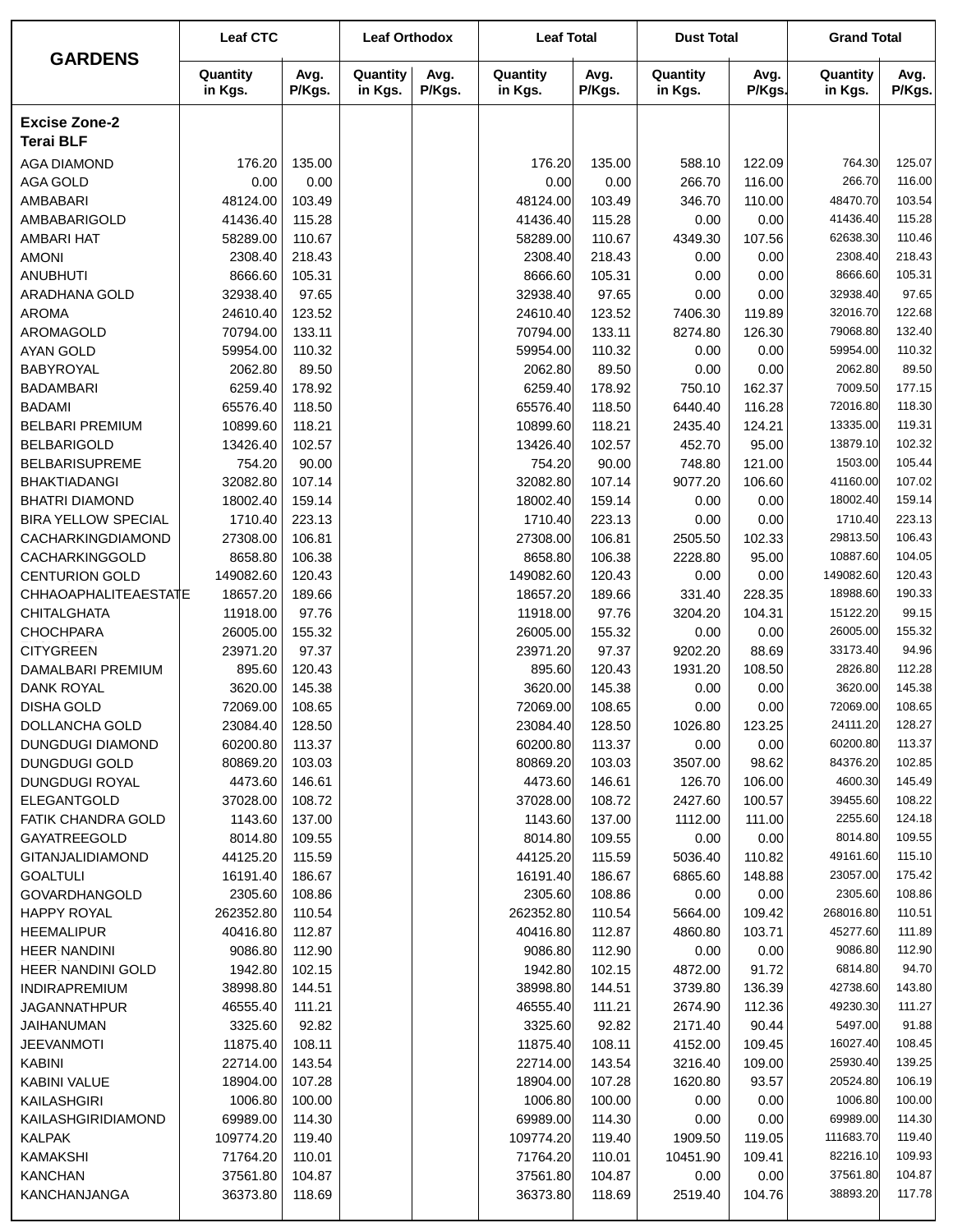|                                        | <b>Leaf CTC</b>      |                  | <b>Leaf Orthodox</b> |                | <b>Leaf Total</b>    |                  | <b>Dust Total</b>   |                 | <b>Grand Total</b>   |                  |
|----------------------------------------|----------------------|------------------|----------------------|----------------|----------------------|------------------|---------------------|-----------------|----------------------|------------------|
| <b>GARDENS</b>                         | Quantity<br>in Kgs.  | Avg.<br>P/Kgs.   | Quantity<br>in Kgs.  | Avg.<br>P/Kgs. | Quantity<br>in Kgs.  | Avg.<br>P/Kgs.   | Quantity<br>in Kgs. | Avg.<br>P/Kgs.  | Quantity<br>in Kgs.  | Avg.<br>P/Kgs.   |
| <b>Excise Zone-2</b>                   |                      |                  |                      |                |                      |                  |                     |                 |                      |                  |
| KANTA BARI ROYAL                       | 21891.00             | 129.45           |                      |                | 21891.00             | 129.45           | 514.40              | 136.00          | 22405.40             | 129.60           |
| KANTIVITA                              | 10565.40             | 134.39           |                      |                | 10565.40             | 134.39           | 0.00                | 0.00            | 10565.40             | 134.39           |
| KANTIVITA VALUE                        | 682.80               | 100.00           |                      |                | 682.80               | 100.00           | 2503.20             | 90.66           | 3186.00              | 92.67            |
| <b>KARABITEA</b>                       | 3045.40              | 105.25           |                      |                | 3045.40              | 105.25           | 893.20              | 96.00           | 3938.60              | 103.15           |
| <b>KASHISH</b>                         | 24214.40             | 115.97           |                      |                | 24214.40             | 115.97           | 2088.80             | 97.26           | 26303.20             | 114.48           |
| <b>KASIABARI GOLD</b>                  | 35389.60             | 109.61           |                      |                | 35389.60             | 109.61           | 0.00                | 0.00            | 35389.60             | 109.61           |
| <b>KESARGOLD</b>                       | 115300.40            | 115.32           |                      |                | 115300.40            | 115.32           | 1034.40             | 101.00          | 116334.80            | 115.19           |
| KHARIBARI                              | 24815.20             | 109.89           |                      |                | 24815.20             | 109.89           | 1558.50             | 105.89          | 26373.70             | 109.65           |
| KHARIBARIGOLD                          | 60967.00             | 118.82           |                      |                | 60967.00             | 118.82           | 1285.10             | 117.55          | 62252.10             | 118.79           |
| KHOREELBARI                            | 2141.20              | 85.11            |                      |                | 2141.20              | 85.11            | 0.00                | 0.00            | 2141.20              | 85.11            |
| KISHORIBAGH                            | 64189.00             | 153.43           |                      |                | 64189.00             | 153.43           | 2003.60             | 178.30          | 66192.60             | 154.18           |
| <b>KOPAI</b>                           | 2964.40              | 181.01           |                      |                | 2964.40              | 181.01           | 0.00                | 0.00            | 2964.40              | 181.01           |
| KUMARIKACLONAL                         | 14919.80             | 129.64           |                      |                | 14919.80             | 129.64           | 2941.00             | 122.64          | 17860.80             | 128.49           |
| KUMARIKASPECIAL                        | 13558.80             | 162.17           |                      |                | 13558.80             | 162.17           | 1560.50             | 151.89          | 15119.30             | 161.11           |
| <b>MADATI</b>                          | 6493.40              | 112.32           |                      |                | 6493.40              | 112.32           | 0.00                | 0.00            | 6493.40              | 112.32           |
| <b>MADHOBARI</b>                       | 11828.00             | 101.25           |                      |                | 11828.00             | 101.25           | 2377.60             | 110.25          | 14205.60             | 102.76           |
| <b>MADHURI GOLD</b>                    | 38267.60             | 120.92           |                      |                | 38267.60             | 120.92           | 1857.50             | 127.93          | 40125.10             | 121.25           |
| <b>MAJULIBARI</b>                      | 1574.20              | 99.05            |                      |                | 1574.20              | 99.05            | 0.00                | 0.00            | 1574.20              | 99.05            |
| MAJULIBARI PREMIUM                     | 6071.20              | 111.73           |                      |                | 6071.20              | 111.73           | 774.40              | 115.00          | 6845.60              | 112.10           |
| MAJULIBARIGOLD                         | 2969.20              | 98.57            |                      |                | 2969.20              | 98.57            | 2560.80             | 112.19          | 5530.00              | 104.88           |
| MAJULIBARISUPREME                      | 2738.40              | 105.64           |                      |                | 2738.40              | 105.64           | 0.00                | 0.00            | 2738.40              | 105.64           |
| MALAPARADIAMOND                        | 37449.60             | 124.31           |                      |                | 37449.60             | 124.31           | 1952.60             | 132.68          | 39402.20             | 124.73           |
| MALAPARAGOLD                           | 17263.20             | 108.61           |                      |                | 17263.20             | 108.61           | 927.10              | 96.08           | 18190.30             | 107.97           |
| <b>MARUTI DIAMOND</b>                  | 793.40               | 132.34           |                      |                | 793.40               | 132.34           | 0.00                | 0.00            | 793.40               | 132.34           |
| <b>MAUSOM</b>                          | 44993.60             | 234.91           |                      |                | 44993.60             | 234.91           | 16030.30            | 214.15          | 61023.90             | 229.46           |
| <b>MAYA</b>                            | 21829.80             | 120.24           |                      |                | 21829.80             | 120.24           | 0.00                | 0.00            | 21829.80             | 120.24           |
| <b>MILANBARI</b>                       | 956.80               | 198.95           |                      |                | 956.80               | 198.95           | 0.00                | 0.00            | 956.80               | 198.95           |
| <b>MILANGOLD</b>                       | 9508.20              | 157.53           |                      |                | 9508.20              | 157.53           | 800.40              | 136.00          | 10308.60             | 155.86           |
| MINU GOLD                              | 83232.00             | 113.12           |                      |                | 83232.00             | 113.12           | 1034.40             | 100.00          | 84266.40             | 112.96           |
| <b>MINUTEA</b>                         | 6446.60              | 102.02           |                      |                | 6446.60              | 102.02           | 0.00                | 0.00            | 6446.60              | 102.02           |
| <b>MONI</b>                            | 41857.20             | 127.87           |                      |                | 41857.20             | 127.87           | 0.00                | 0.00            | 41857.20             | 127.87           |
| <b>MUNGA MOTI</b>                      | 13428.80             | 159.37           |                      |                | 13428.80             | 159.37           | 0.00                | 0.00            | 13428.80             | 159.37           |
| NALSARSUPREME                          | 41429.00             | 190.70           |                      |                | 41429.00             | 190.70           | 8610.30             | 170.73          | 50039.30<br>67035.00 | 187.26<br>138.58 |
| <b>NANDIT</b><br><b>NIJBARICLASSIC</b> | 63320.00<br>22409.40 | 139.84<br>141.67 |                      |                | 63320.00<br>22409.40 | 139.84<br>141.67 | 3715.00<br>2972.00  | 117.05<br>83.91 | 25381.40             | 134.91           |
| <b>NIJBARIEXCLUSIVE</b>                | 136601.60            | 144.86           |                      |                | 136601.60            | 144.86           | 2009.90             | 132.82          | 138611.50            | 144.68           |
| <b>NILAJI</b>                          | 6076.40              | 128.69           |                      |                | 6076.40              | 128.69           | 624.40              | 111.00          | 6700.80              | 127.04           |
| <b>NILAJI DIAMOND</b>                  | 66095.00             | 128.64           |                      |                | 66095.00             | 128.64           | 2391.50             | 124.25          | 68486.50             | 128.49           |
| NILAJIROYAL                            | 17022.80             | 111.09           |                      |                | 17022.80             | 111.09           | 1340.80             | 96.16           | 18363.60             | 110.00           |
| <b>NORTHDINAJPUR</b>                   | 50622.60             | 107.88           |                      |                | 50622.60             | 107.88           | 4188.20             | 118.85          | 54810.80             | 108.72           |
| NOYYAL                                 | 23041.00             | 124.60           |                      |                | 23041.00             | 124.60           | 3285.90             | 110.30          | 26326.90             | 122.82           |
| <b>PADMINI</b>                         | 25433.20             | 132.43           |                      |                | 25433.20             | 132.43           | 3643.70             | 117.75          | 29076.90             | 130.59           |
| <b>PANAV</b>                           | 29704.20             | 98.53            |                      |                | 29704.20             | 98.53            | 2057.60             | 95.00           | 31761.80             | 98.30            |
| PARAGONGOLD                            | 33848.00             | 106.44           |                      |                | 33848.00             | 106.44           | 5210.80             | 105.20          | 39058.80             | 106.27           |
| PATHARGHATA                            | 2835.40              | 187.16           |                      |                | 2835.40              | 187.16           | 0.00                | 0.00            | 2835.40              | 187.16           |
| PETKI CLASSIC                          | 1814.20              | 172.62           |                      |                | 1814.20              | 172.62           | 0.00                | 0.00            | 1814.20              | 172.62           |
| PETKI EXCLUSIVE                        | 17715.40             | 215.81           |                      |                | 17715.40             | 215.81           | 178.70              | 200.00          | 17894.10             | 215.66           |
| PHOOLJHORAGOLD                         | 10718.80             | 122.67           |                      |                | 10718.80             | 122.67           | 0.00                | 0.00            | 10718.80             | 122.67           |
| <b>PIONEERTEA</b>                      | 61477.60             | 105.64           |                      |                | 61477.60             | 105.64           | 0.00                | 0.00            | 61477.60             | 105.64           |
| <b>RAIMOHAN</b>                        | 13575.40             | 257.74           |                      |                | 13575.40             | 257.74           | 1506.80             | 261.57          | 15082.20             | 258.13           |
| RANGEET                                | 13265.20             | 161.77           |                      |                | 13265.20             | 161.77           | 0.00                | 0.00            | 13265.20             | 161.77           |
| <b>RANGEETVALUE</b>                    | 3464.20              | 136.77           |                      |                | 3464.20              | 136.77           | 4032.00             | 115.18          | 7496.20              | 125.16           |
| <b>RATNA</b>                           | 44873.20             | 171.93           |                      |                | 44873.20             | 171.93           | 6076.80             | 175.25          | 50950.00             | 172.32           |
| <b>RDTEA</b>                           | 159457.60            | 104.80           |                      |                | 159457.60            | 104.80           | 11831.70            | 102.78          | 171289.30            | 104.66           |
| RIDDHESHROYAL                          | 1152.60              | 129.00           |                      |                | 1152.60              | 129.00           | 763.20              | 98.00           | 1915.80              | 116.65           |
| <b>RIDDHITEA</b>                       | 4117.00              | 99.25            |                      |                | 4117.00              | 99.25            | 644.40              | 115.00          | 4761.40              | 101.38           |
| <b>RISIPUR</b>                         | 1502.80              | 150.00           |                      |                | 1502.80              | 150.00           | 0.00                | 0.00            | 1502.80              | 150.00           |
| ROYBARI GOLD                           | 5877.20              | 105.33           |                      |                | 5877.20              | 105.33           | 0.00                | 0.00            | 5877.20              | 105.33           |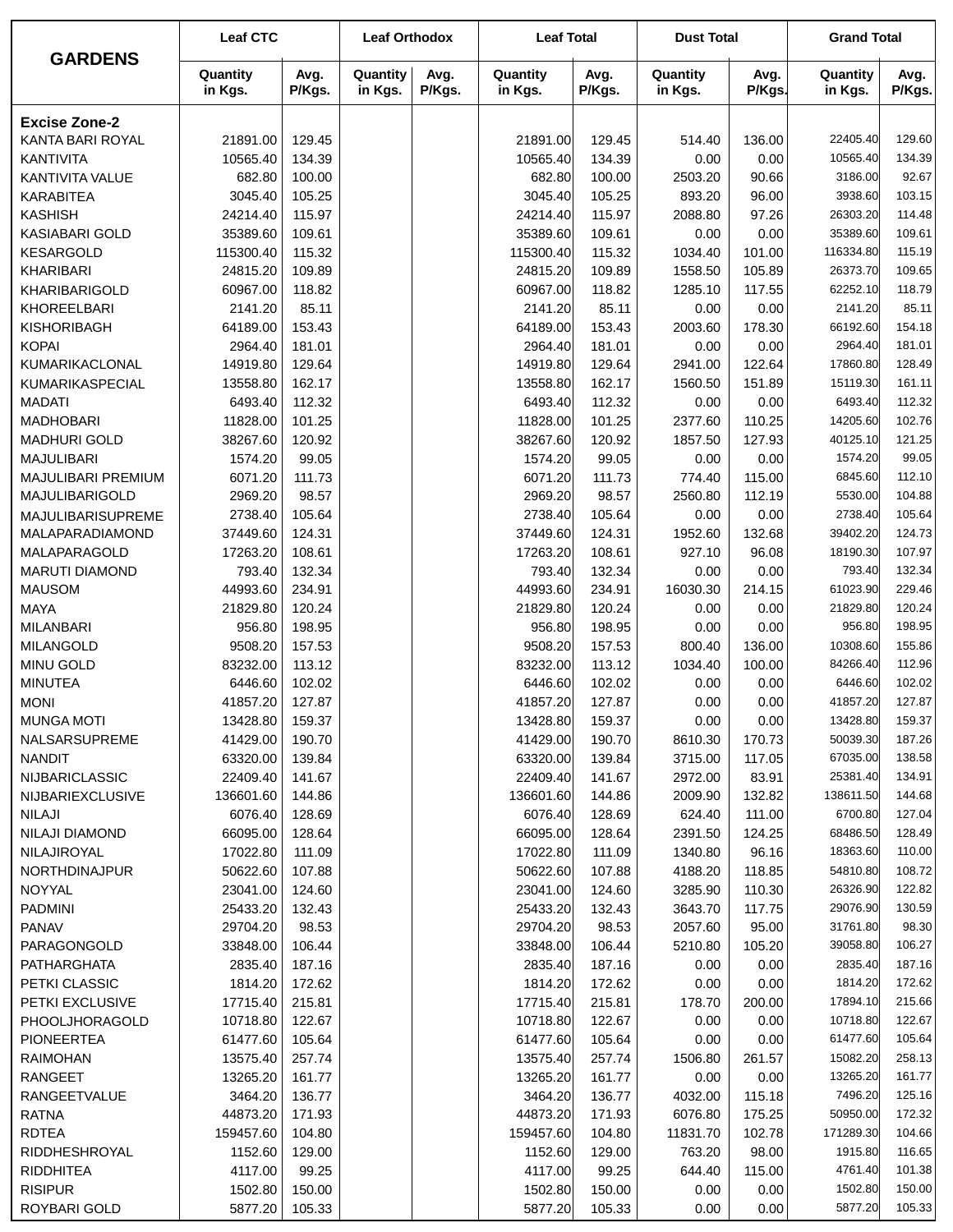| <b>GARDENS</b>                       | <b>Leaf CTC</b>       |                  | <b>Leaf Orthodox</b> |                | <b>Leaf Total</b>    |                  | <b>Dust Total</b>   |                  | <b>Grand Total</b>    |                  |
|--------------------------------------|-----------------------|------------------|----------------------|----------------|----------------------|------------------|---------------------|------------------|-----------------------|------------------|
|                                      | Quantity<br>in Kgs.   | Avg.<br>P/Kgs.   | Quantity<br>in Kgs.  | Avg.<br>P/Kgs. | Quantity<br>in Kgs.  | Avg.<br>P/Kgs.   | Quantity<br>in Kgs. | Avg.<br>P/Kgs.   | Quantity<br>in Kgs.   | Avg.<br>P/Kgs.   |
| <b>Excise Zone-2</b>                 |                       |                  |                      |                |                      |                  |                     |                  |                       |                  |
| <b>SAMBARI</b>                       | 28526.60              | 98.48            |                      |                | 28526.60             | 98.48            | 0.00                | 0.00             | 28526.60              | 98.48            |
| SAMBARI PREMIUM                      | 33127.20              | 116.78           |                      |                | 33127.20             | 116.78           | 3667.20             | 104.86           | 36794.40              | 115.59           |
| SAMBARIGOLD                          | 6423.40               | 105.68           |                      |                | 6423.40              | 105.68           | 0.00                | 0.00             | 6423.40               | 105.68           |
| <b>SAMBARISUPREME</b>                | 4719.80               | 114.71           |                      |                | 4719.80              | 114.71           | 0.00                | 0.00             | 4719.80               | 114.71           |
| SANAGOLD                             | 40665.80              | 112.03           |                      |                | 40665.80             | 112.03           | 591.40              | 135.31           | 41257.20              | 112.36           |
| SANTOSHROYAL                         | 164271.40             | 135.78           |                      |                | 164271.40            | 135.78           | 381.70              | 161.00           | 164653.10             | 135.84           |
| <b>SARAMATI</b>                      | 9289.80               | 133.49           |                      |                | 9289.80              | 133.49           | 1321.10             | 130.00           | 10610.90              | 133.06           |
| <b>SAVA</b>                          | 95804.00              | 106.53           |                      |                | 95804.00             | 106.53           | 18984.80            | 102.77           | 114788.80             | 105.91           |
| <b>SAYAN TEA</b>                     | 9628.92               | 114.35           |                      |                | 9628.92              | 114.35           | 353.86              | 115.39           | 9982.78               | 114.38           |
| SHACHIN GOLD TEA                     | 17580.00              | 136.82           |                      |                | 17580.00             | 136.82           | 1079.80             | 130.43           | 18659.80              | 136.45           |
| <b>SHAKTISUPREME</b>                 | 27986.40              | 104.40           |                      |                | 27986.40             | 104.40           | 982.40              | 97.00            | 28968.80              | 104.15           |
| SHIVROYAL                            | 1662.80               | 85.00            |                      |                | 1662.80              | 85.00            | 1074.40             | 94.00            | 2737.20               | 88.53            |
| SHREEGANAPATI                        | 1135.00               | 112.00           |                      |                | 1135.00              | 112.00           | 0.00                | 0.00             | 1135.00               | 112.00           |
| SHREEKRISHNADIAMOND                  | 3198.20               | 96.76            |                      |                | 3198.20              | 96.76            | 0.00                | 0.00             | 3198.20               | 96.76            |
| SHREEKRISHNAGOLD                     | 641.40                | 111.00           |                      |                | 641.40               | 111.00           | 0.00                | 0.00             | 641.40                | 111.00           |
| SHREYA GOLD                          | 112499.40<br>20481.80 | 113.56           |                      |                | 112499.40            | 113.56           | 0.00                | 0.00             | 112499.40<br>28308.40 | 113.56<br>103.17 |
| SIDDHIVINAYAK<br><b>SOHANBARI</b>    | 8956.80               | 108.03<br>93.90  |                      |                | 20481.80<br>8956.80  | 108.03<br>93.90  | 7826.60<br>0.00     | 90.46<br>0.00    | 8956.80               | 93.90            |
| SONALIROYAL                          | 26350.00              | 132.19           |                      |                | 26350.00             | 132.19           | 2984.70             | 134.14           | 29334.70              | 132.39           |
| <b>SONI DIAMOND</b>                  | 12961.60              | 108.55           |                      |                | 12961.60             | 108.55           | 1652.80             | 102.34           | 14614.40              | 107.84           |
| SONIROYAL                            | 114565.00             | 124.07           |                      |                | 114565.00            | 124.07           | 10873.50            | 111.28           | 125438.50             | 122.96           |
| <b>SOVARANI</b>                      | 519.20                | 113.00           |                      |                | 519.20               | 113.00           | 0.00                | 0.00             | 519.20                | 113.00           |
| <b>SRIJA TEA</b>                     | 101999.20             | 143.84           |                      |                | 101999.20            | 143.84           | 2852.90             | 117.29           | 104852.10             | 143.12           |
| <b>SRIKRISHNASUPREME</b>             | 30574.40              | 129.76           |                      |                | 30574.40             | 129.76           | 0.00                | 0.00             | 30574.40              | 129.76           |
| <b>SUPERKLASS</b>                    | 35062.20              | 104.52           |                      |                | 35062.20             | 104.52           | 782.60              | 103.31           | 35844.80              | 104.49           |
| <b>SWASTIKA</b>                      | 3276.20               | 111.48           |                      |                | 3276.20              | 111.48           | 0.00                | 0.00             | 3276.20               | 111.48           |
| <b>TAPTI</b>                         | 11875.40              | 107.44           |                      |                | 11875.40             | 107.44           | 3017.60             | 107.25           | 14893.00              | 107.40           |
| <b>TAPTI ROYAL</b>                   | 7049.80               | 114.25           |                      |                | 7049.80              | 114.25           | 0.00                | 0.00             | 7049.80               | 114.25           |
| <b>TAPTI VALUE</b>                   | 21428.40              | 93.49            |                      |                | 21428.40             | 93.49            | 3124.30             | 88.91            | 24552.70              | 92.90            |
| <b>TIKOOM</b>                        | 29207.60              | 120.66           |                      |                | 29207.60             | 120.66           | 1041.10             | 112.07           | 30248.70              | 120.36           |
| <b>TIKOOM GOLD</b>                   | 5762.40               | 146.38           |                      |                | 5762.40              | 146.38           | 241.70              | 142.00           | 6004.10               | 146.21           |
| <b>TOPICAL TEA</b>                   | 41472.20              | 131.51           |                      |                | 41472.20             | 131.51           | 3491.00             | 110.31           | 44963.20              | 129.86           |
| <b>TULSIBARI GOLD</b>                | 38371.20              | 106.71           |                      |                | 38371.20             | 106.71           | 0.00                | 0.00             | 38371.20              | 106.71           |
| <b>VANSHIPUR</b>                     | 5968.20               | 141.60           |                      |                | 5968.20              | 141.60           | 0.00                | 0.00             | 5968.20               | 141.60           |
| VARUNGOLD                            | 40868.40              | 107.14           |                      |                | 40868.40             | 107.14           | 5968.30             | 108.29           | 46836.70              | 107.28           |
| VEDANTATEA                           | 28737.00              | 112.53           |                      |                | 28737.00             | 112.53           | 746.10              | 108.84           | 29483.10              | 112.44           |
| ZARATEAPREMIUM                       | 72138.40              | 127.63           |                      |                | 72138.40             | 127.63           | 644.40              | 133.00           | 72782.80              | 127.68           |
| <b>District Total</b>                | 4714916.92            | 122.66           |                      |                | 4714916.92           | 122.66           | 311960.56           | 119.59           | 5026877.48            | 122.47           |
| <b>Terai GARDENS</b>                 |                       |                  |                      |                |                      |                  |                     |                  |                       |                  |
| AANAND                               | 7362.40               | 123.77           |                      |                | 7362.40              | 123.77           | 3116.40             | 138.04           | 10478.80              | 128.02           |
| <b>ASHAPUR</b>                       | 13881.40              | 134.93           |                      |                | 13881.40             | 134.93           | 938.40              | 123.12           | 14819.80              | 134.18           |
| <b>ATAL</b>                          | 57743.20              | 194.31           |                      |                | 57743.20             | 194.31           | 5259.70             | 166.56           | 63002.90              | 191.99           |
| AZAMABADSUPREME                      | 38364.80              | 170.28           |                      |                | 38364.80             | 170.28           | 5903.20             | 164.11           | 44268.00              | 169.45           |
| <b>BAGDOGRA</b>                      | 24551.60              | 116.08           |                      |                | 24551.60             | 116.08           | 1541.50             | 120.91           | 26093.10              | 116.36           |
| <b>BAGDOGRA CLASSIC</b>              | 691.40                | 126.00           |                      |                | 691.40               | 126.00           | 0.00                | 0.00             | 691.40                | 126.00           |
| BAGDOGRAGOLD                         | 72705.00              | 191.62           |                      |                | 72705.00             | 191.62           | 2145.60             | 171.86           | 74850.60              | 191.06           |
| <b>BALASON</b>                       | 57134.60              | 113.33           |                      |                | 57134.60             | 113.33           | 3652.60             | 111.01           | 60787.20              | 113.19           |
| <b>BELGACHI</b>                      | 50119.60              | 132.06           |                      |                | 50119.60             | 132.06           | 7966.00             | 121.98           | 58085.60<br>94728.80  | 130.68<br>154.34 |
| <b>BELGACHIGOLD</b><br><b>BELPUR</b> | 90843.80<br>23014.20  | 154.41<br>102.19 |                      |                | 90843.80<br>23014.20 | 154.41<br>102.19 | 3885.00<br>5193.00  | 152.66<br>103.01 | 28207.20              | 102.34           |
| <b>BHOJNARAIN</b>                    | 26646.20              | 135.32           |                      |                | 26646.20             | 135.32           | 2348.70             | 116.84           | 28994.90              | 133.83           |
| <b>BHOJNARAINGOLD</b>                | 13293.60              | 192.67           |                      |                | 13293.60             | 192.67           | 1152.20             | 176.11           | 14445.80              | 191.35           |
| <b>BHOJNARAINSUPREME</b>             | 3738.00               | 282.85           |                      |                | 3738.00              | 282.85           | 256.70              | 255.00           | 3994.70               | 281.06           |
| <b>BIJALIMONI</b>                    | 31246.60              | 203.27           |                      |                | 31246.60             | 203.27           | 1805.50             | 192.97           | 33052.10              | 202.71           |
| <b>BIJBARI</b>                       | 58512.40              | 133.37           |                      |                | 58512.40             | 133.37           | 8717.40             | 121.10           | 67229.80              | 131.78           |
| <b>BIJBARIGOLD</b>                   | 91435.00              | 198.59           |                      |                | 91435.00             | 198.59           | 11987.60            | 175.69           | 103422.60             | 195.94           |
|                                      |                       |                  |                      |                |                      |                  |                     |                  |                       |                  |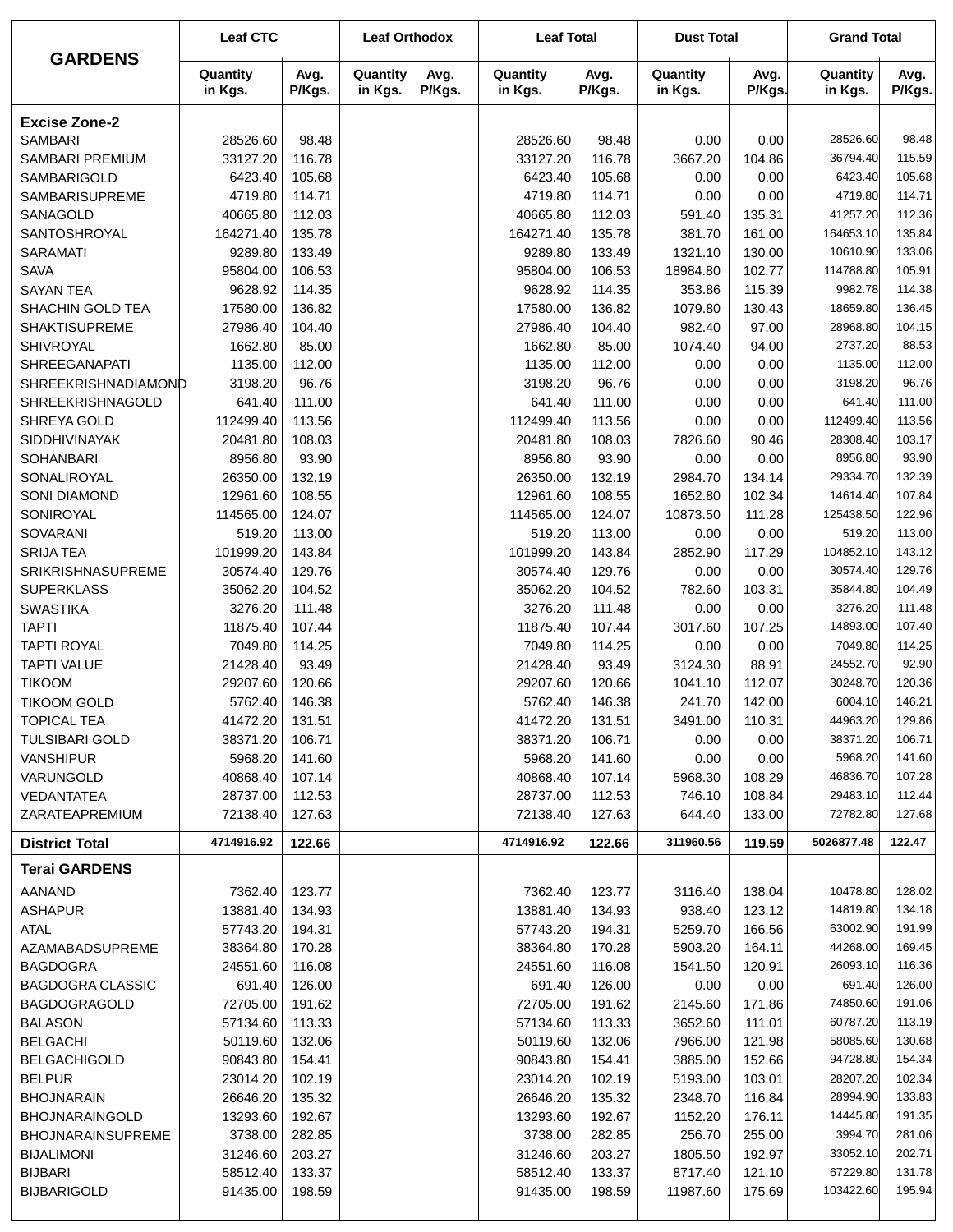|                           | <b>Leaf CTC</b>     |                | <b>Leaf Orthodox</b> |                | <b>Leaf Total</b>   |                | <b>Dust Total</b>   |                | <b>Grand Total</b>   |                  |
|---------------------------|---------------------|----------------|----------------------|----------------|---------------------|----------------|---------------------|----------------|----------------------|------------------|
| <b>GARDENS</b>            | Quantity<br>in Kgs. | Avg.<br>P/Kgs. | Quantity<br>in Kgs.  | Avg.<br>P/Kgs. | Quantity<br>in Kgs. | Avg.<br>P/Kgs. | Quantity<br>in Kgs. | Avg.<br>P/Kgs. | Quantity<br>in Kgs.  | Avg.<br>P/Kgs.   |
| <b>Excise Zone-2</b>      |                     |                |                      |                |                     |                |                     |                |                      |                  |
| <b>BIJOYNAGAR</b>         | 56671.60            | 147.03         |                      |                | 56671.60            | 147.03         | 2021.20             | 146.74         | 58692.80             | 147.02           |
| <b>BILATIBARI</b>         | 176192.60           | 132.16         |                      |                | 176192.60           | 132.16         | 7323.80             | 104.17         | 183516.40            | 131.04           |
| <b>CHAMPASARI</b>         | 4484.00             | 142.93         |                      |                | 4484.00             | 142.93         | 2002.20             | 145.38         | 6486.20              | 143.69           |
| <b>CHANDAN</b>            | 77450.20            | 133.39         |                      |                | 77450.20            | 133.39         | 7259.40             | 124.09         | 84709.60             | 132.59           |
| <b>DAGAPUR</b>            | 16184.00            | 184.28         |                      |                | 16184.00            | 184.28         | 4119.00             | 160.73         | 20303.00             | 179.50           |
| <b>DEBIJHORASUPREME</b>   | 76151.60            | 178.59         |                      |                | 76151.60            | 178.59         | 5640.70             | 171.64         | 81792.30             | 178.11           |
| <b>FAGU</b>               | 37811.40            | 150.54         |                      |                | 37811.40            | 150.54         | 9562.70             | 160.73         | 47374.10             | 152.59           |
| <b>FAGUROYAL</b>          | 20075.20            | 239.96         |                      |                | 20075.20            | 239.96         | 2527.60             | 246.09         | 22602.80             | 240.65           |
| <b>FULBAR</b>             | 30067.60            | 102.73         |                      |                | 30067.60            | 102.73         | 8344.00             | 107.01         | 38411.60             | 103.66           |
| <b>FULBARI</b>            | 42650.80            | 179.91         |                      |                | 42650.80            | 179.91         | 5173.10             | 179.14         | 47823.90             | 179.82           |
| FULBARI HI GROWN          | 35982.60            | 254.89         |                      |                | 35982.60            | 254.89         | 1031.80             | 281.83         | 37014.40             | 255.64           |
| <b>FULBARIPATAN</b>       | 13839.40            | 135.57         |                      |                | 13839.40            | 135.57         | 2751.90             | 127.78         | 16591.30             | 134.28           |
| <b>FULBARIPATANCLONAL</b> | 32985.60            | 166.74         |                      |                | 32985.60            | 166.74         | 2182.90             | 153.40         | 35168.50             | 165.92           |
| <b>GIRISHCHANDRA</b>      | 37372.00            | 136.26         |                      |                | 37372.00            | 136.26         | 1618.50             | 127.81         | 38990.50             | 135.91           |
| <b>GIRISHCHSUPER</b>      | 25193.80            | 223.85         |                      |                | 25193.80            | 223.85         | 3650.70             | 155.49         | 28844.50             | 215.19           |
| <b>GITADEVI</b>           | 28956.80            | 115.64         |                      |                | 28956.80            | 115.64         | 2641.60             | 110.09         | 31598.40             | 115.18           |
| <b>GOPALPURSUPER</b>      | 15387.20            | 135.37         |                      |                | 15387.20            | 135.37         | 1605.50             | 123.11         | 16992.70             | 134.21           |
| <b>GOPE</b>               | 168170.20           | 121.00         |                      |                | 168170.20           | 121.00         | 10616.80            | 124.27         | 178787.00            | 121.19           |
| <b>GOPESUPREME</b>        | 25452.60            | 152.72         |                      |                | 25452.60            | 152.72         | 1901.90             | 114.75         | 27354.50             | 150.08           |
| <b>GULMA</b>              | 65120.20            | 304.69         |                      |                | 65120.20            | 304.69         | 10495.80            | 266.98         | 75616.00             | 299.45           |
| <b>GUNABARI</b>           | 166173.60           | 119.52         |                      |                | 166173.60           | 119.52         | 4871.80             | 108.02         | 171045.40            | 119.19           |
| <b>HANSQUA</b>            | 69445.80            | 229.21         |                      |                | 69445.80            | 229.21         | 8350.50             | 180.34         | 77796.30             | 223.96           |
| <b>ICHHAMOTI</b>          | 294.20              | 131.00         |                      |                | 294.20              | 131.00         | 523.20              | 98.00          | 817.40               | 109.88           |
| <b>ICHHAMOTIROYAL</b>     | 49941.80            | 219.76         |                      |                | 49941.80            | 219.76         | 2027.60             | 203.17         | 51969.40             | 219.12           |
| <b>JATINDRAMOHAN</b>      | 214320.20           | 122.68         |                      |                | 214320.20           | 122.68         | 27110.30            | 113.66         | 241430.50            | 121.67           |
| <b>JATINDRAMOHANGOLD</b>  | 30719.80            | 158.90         |                      |                | 30719.80            | 158.90         | 1026.80             | 190.32         | 31746.60             | 159.91           |
| <b>JAYABARI</b>           | 43605.80            | 101.36         |                      |                | 43605.80            | 101.36         | 3088.40             | 95.39          | 46694.20             | 100.97           |
| <b>JAYANTIKACLONAL</b>    | 18235.20            | 131.95         |                      |                | 18235.20            | 131.95         | 2391.90             | 133.04         | 20627.10             | 132.07           |
| <b>JAYANTIKAGOLD</b>      | 47234.60            | 184.95         |                      |                | 47234.60            | 184.95         | 6779.50             | 174.01         | 54014.10             | 183.58           |
| KACHAKALIGOLD             | 102401.20           | 125.46         |                      |                | 102401.20           | 125.46         | 5707.60             | 131.89         | 108108.80            | 125.80           |
| <b>KAMALA</b>             | 75274.40            | 170.40         |                      |                | 75274.40            | 170.40         | 15659.50            | 153.02         | 90933.90             | 167.41           |
| <b>KANTABARI</b>          | 38452.20            | 117.41         |                      |                | 38452.20            | 117.41         | 3507.20             | 102.36         | 41959.40             | 116.15           |
| <b>KIRANCHANDRA</b>       | 30812.40            | 120.07         |                      |                | 30812.40            | 120.07         | 4918.90             | 125.30         | 35731.30             | 120.79           |
| KIRANCHANDRAGOLD          | 29475.80            | 181.67         |                      |                | 29475.80            | 181.67         | 3031.70             | 230.53         | 32507.50             | 186.23           |
| <b>KUSUM</b>              | 34073.80            | 124.10         |                      |                | 34073.80            | 124.10         | 5419.20             | 117.53         | 39493.00             | 123.20           |
| <b>KUSUMGOLD</b>          | 9380.40             | 252.59         |                      |                | 9380.40             | 252.59         | 1004.10             | 239.53         | 10384.50             | 251.33           |
| <b>KUSUMSPL</b>           | 25232.20            | 172.69         |                      |                | 25232.20            | 172.69         | 2871.20             | 173.94         | 28103.40             | 172.82           |
| MAHAMAYA                  | 98808.40            | 131.04         |                      |                | 98808.40            | 131.04         | 6400.70             | 125.61         | 105209.10            | 130.71           |
| <b>MALIVITA</b>           | 6682.40             | 104.89         |                      |                | 6682.40             | 104.89         | 152.70              | 101.00         | 6835.10              | 104.80           |
| <b>MARAPUR</b>            | 9865.00             | 141.43         |                      |                | 9865.00             | 141.43         | 2484.70             | 135.00         | 12349.70             | 140.13           |
| MARAPURROYAL              | 14843.80            | 165.01         |                      |                | 14843.80            | 165.01         | 356.70              | 181.00         | 15200.50             | 165.38           |
| MARIONBARIECLONAL         | 24999.00            | 141.68         |                      |                | 24999.00            | 141.68         | 4331.50             | 141.36         | 29330.50             | 141.64           |
| <b>MARIONBARIEPREMIUM</b> | 21570.60            | 188.50         |                      |                | 21570.60            | 188.50         | 4139.20             | 150.63         | 25709.80             | 182.40           |
| <b>MATIDHAR</b>           | 117942.00           | 227.03         |                      |                | 117942.00           | 227.03         | 8995.10             | 224.86         | 126937.10            | 226.87           |
| <b>MATIGARAGOLD</b>       | 23740.80            | 121.75         |                      |                | 23740.80            | 121.75         | 1910.80             | 112.41         | 25651.60             | 121.06           |
| <b>MATRIGOLD</b>          | 94759.80            | 242.82         |                      |                | 94759.80            | 242.82         | 11312.00            | 209.02         | 106071.80            | 239.22           |
| <b>MERRYVIEW</b>          | 34288.80            | 173.37         |                      |                | 34288.80            | 173.37         | 8327.20             | 165.60         | 42616.00             | 171.85           |
| <b>NALSAR</b>             | 16591.80            | 167.46         |                      |                | 16591.80            | 167.46         | 5180.40             | 137.74         | 21772.20             | 160.39           |
| <b>NEWCHUMTAACEGOLD</b>   | 7051.80             | 112.31         |                      |                | 7051.80             | 112.31         | 958.90              | 103.85         | 8010.70              | 111.30           |
| NEWCHUMTACLASSIC          | 21273.80            | 180.07         |                      |                | 21273.80            | 180.07         | 4075.90             | 162.13         | 25349.70             | 177.18           |
| NEWCHUMTAROYAL            | 9192.80             | 309.08         |                      |                | 9192.80             | 309.08         | 2699.70             | 263.21         | 11892.50             | 298.67           |
| NUXALBARIE                | 27207.80            | 200.49         |                      |                | 27207.80            | 200.49         | 10221.10            | 181.20         | 37428.90             | 195.22           |
| NUXALBARIIMPERIAL         | 47082.40            | 270.33         |                      |                | 47082.40            | 270.33         | 6651.40             | 264.43         | 53733.80             | 269.60           |
| ORDDIAMOND                | 24263.40            | 183.48         |                      |                | 24263.40            | 183.48         | 2799.60             | 161.71         | 27063.00             | 181.23           |
| <b>ORDTERAI</b>           | 59981.60            | 136.68         |                      |                | 59981.60            | 136.68         | 3852.70             | 134.57         | 63834.30             | 136.56           |
| <b>PAHARGOOMIAH</b>       | 138388.60           | 277.11         |                      |                | 138388.60           | 277.11         | 25845.70            | 223.16         | 164234.30<br>2901.20 | 268.62<br>107.12 |
| <b>PUSPA</b>              | 2901.20             | 107.12         |                      |                | 2901.20             | 107.12         | 0.00                | 0.00           |                      |                  |
| PUSPAGOLD                 | 76323.00            | 104.98         |                      |                | 76323.00            | 104.98         | 0.00                | 0.00           | 76323.00             | 104.98           |